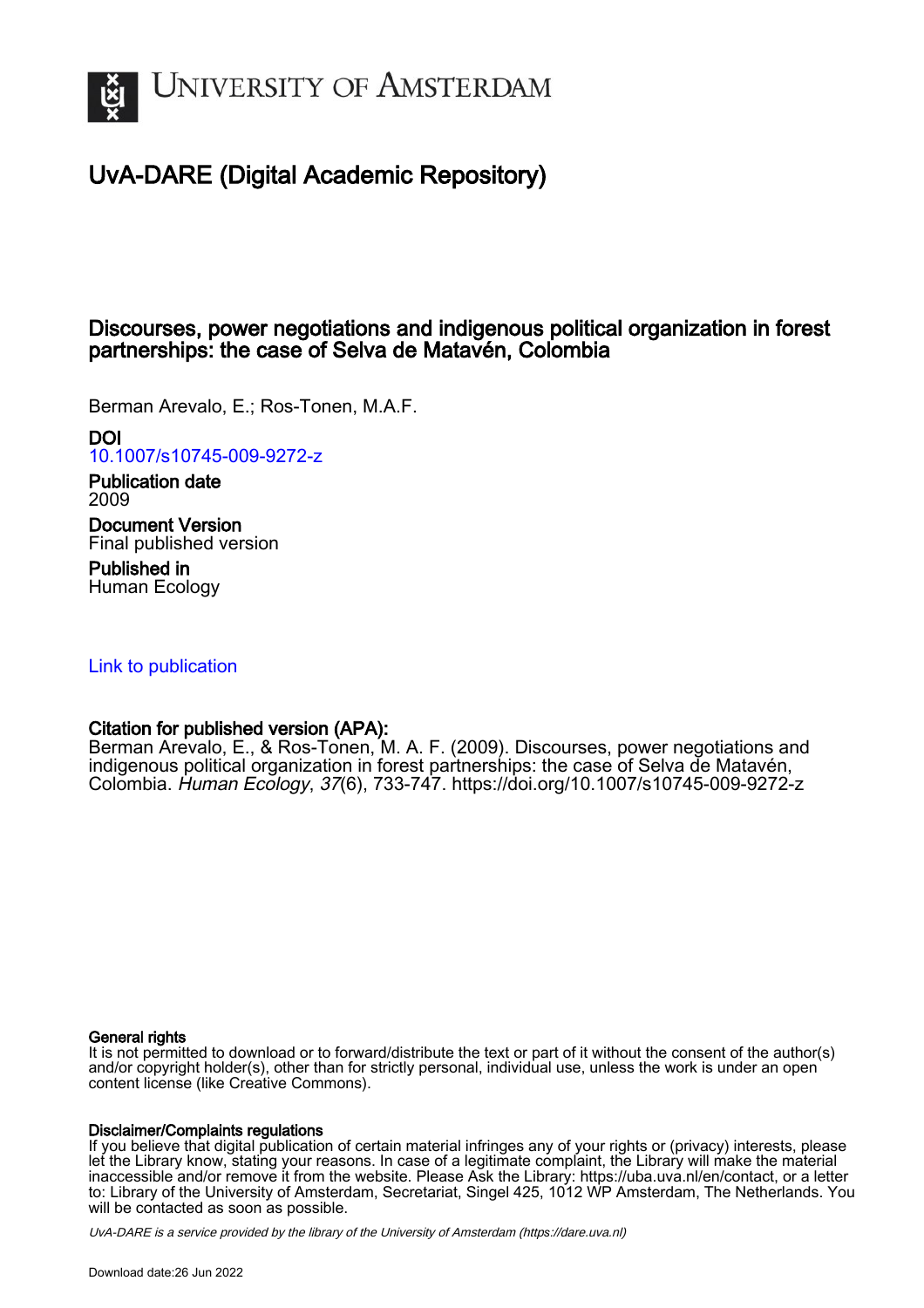# Discourses, Power Negotiations and Indigenous Political Organization in Forest Partnerships: The Case of Selva de Matavén, Colombia

Eloisa Berman Arévalo *&* Mirjam A. F. Ros-Tonen

Published online: 16 July 2009  $\circ$  The Author(s) 2009. This article is published with open access at Springerlink.com

Abstract While much research on forest partnerships hitherto has been focused mainly on the drivers behind their formation, the kind of actors and deals involved, and the factors that promote or hinder their success, much less attention has been paid to the dynamic relationships and processes inherent in these partnerships. Based on the study of a partnership process in an indigenous reservation in Colombian Amazonia covering a variety of projects, this paper seeks to fill part of this lacuna by analyzing the partnership as a dynamic 'discursive battlefield,' in which objectives and actions are being constantly negotiated. Actors in the Matavén partnership strategically incorporate discursive elements in order to pursue their own interests while also endorsing those that ensure the continuation of collaboration. We conclude that discourses are embedded in partnership micro-politics. On the one hand, discursive shifts occur as a reflection of power balances at given moments. On the other hand, discourses constitute indispensable resources with the potential to both enhance individual actor's negotiating power and to create opportunities for compromise. Within an ongoing discursive tension between 'conservation' and 'indigenous autonomy,'

E. Berman Arévalo Colombian National Parks System, Bogotá, Colombia e-mail: eloisaberman@gmail.com

M. A. F. Ros-Tonen (*\**)

Amsterdam Institute for Metropolitan and International Development Studies (AMIDSt), University of Amsterdam, Nieuwe Prinsengracht 130, 1018 VZ Amsterdam, The Netherlands e-mail: m.a.f.ros-tonen@uva.nl

flexible notions such as 'territorial ordering' prove to be successful in allowing space for manoeuvre and granting conceptual coherence to shifts occurring 'on the ground.'

Keywords Multi-sector partnerships. Environmental discourses. Indigenous political organization . Territorial ordering . Colombian Amazonia

#### Introduction

Indigenous peoples<sup>1</sup> have become key players in global efforts for environmental protection (Conklin [1997;](#page-14-0) Escobar [1998;](#page-14-0) Ulloa [2004](#page-15-0): 97). Linking notions of territory, autonomy, tradition and conservation (Jackson and Warren [2005](#page-15-0); Offen [2003](#page-15-0); Van Cott [2001\)](#page-15-0), indigenous movements have borrowed and transformed elements from global environmental discourses, incorporating them into the framing of their struggles for self-determination (Jackson and Warren [2005;](#page-15-0) Ulloa [2004](#page-15-0)). As a result of these struggles, democratic transformations and state reforms in Latin America have incorporated the recognition of indigenous collective rights (Assies [2000](#page-14-0): 3; Van Cott [2001\)](#page-15-0), often integrating indigenous self-determination, environmental protection and administrative decentralization (Brackelaire [2005](#page-14-0): 46). Consequentially, new forms of forest governance are emerging. In Colombia, the Political Constitution of 1991 (CPC-91, República de Colombia [1991\)](#page-15-0) granted semi-autonomous status to indigenous territories, which today constitute 25% of the national

<sup>1</sup> Indigenous peoples are understood according to the widely-used definition adopted by the United Nations: Martinez Cobo [1986,](#page-15-0) 5: para. 379.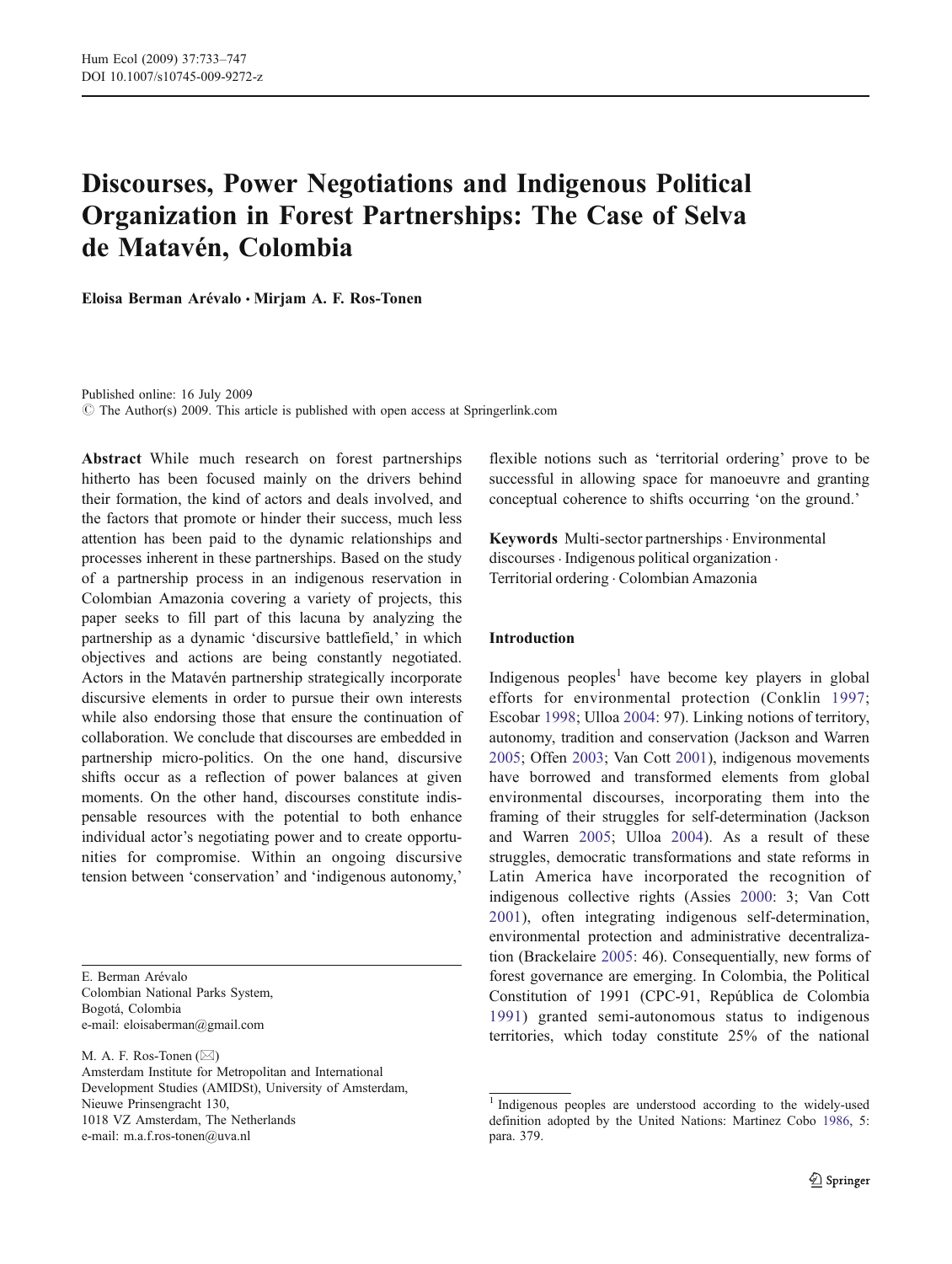territory and more than 80% of its forest areas, recognized under the figure of resguardos<sup>2</sup> (Van der Hammen [2003](#page-15-0): 7).

Devolution of land and public functions to indigenous communities has resulted in new forms of indigenous government that are supported by NGOs, state organizations and international donors through multi-sector partnerships (MSPs; Ros-Tonen et al. [2007:](#page-15-0) 16). These partnerships are often projects for conservation and sustainable development (Ros-Tonen et al. [2007](#page-15-0); Dove [2006\)](#page-14-0), while also providing technical, political and financial support to indigenous territorial and political processes (Offen [2003;](#page-15-0) Perreault [2001](#page-15-0), [2003](#page-15-0); Andolina et al. [2005](#page-14-0)). MSPs have thus become dynamic arenas where the demands for forest conservation and indigenous political re-organization (Nagel and Snipp [1993](#page-15-0)) are constantly negotiated and re-prioritized.

This article discusses the case of Selva de Matavén, a two million hectare indigenous resguardo in Colombian Amazonia, where a partnership process has been taking place for the past ten years between NGOs, government institutions and indigenous authorities organized under a local Association. Its objectives have integrated territorial protection, natural resource management and consolidation of indigenous self-government.

Discourses—and the adoption of particular framing concepts—play a fundamental role in both shaping and reflecting the dynamics of MSP negotiations. Indeed, the partnership process can be conceived as a 'discursive battlefield' where discourses reflect power balances at given moments and act as resources strategically used by actors to pursue their interests and give conceptual coherence to de facto shifts occurring in practice. This paper examines the internal dynamics and evolution of this 'discursive battlefield' by offering a nuanced 'story' of the development of partnership discourses, focusing on the roles and strategies of intermediary-level actors, on the power relationships between them, and on the outcomes of this process in terms of discursive shifts and consequential shifts in partnership/project implementation.

## Selva de Matavén: The Place, the People and the Partnership

The area known today as Selva de Matavén refers to a territory of 1,849,613 ha, legally recognized as collective indigenous property under the title of Great Resguardo of

Selva de Matavén (INCORA [2003](#page-15-0)). It is located in a transitional area between the Colombian Orinoquia and Amazonia Regions, along the Colombian–Venezuelan border (Fig. [1](#page-3-0)). Selva de Matavén constitutes a zone of 'rapid environmental transition' between the Amazonian rainforest to the south, the savannahs of the western Orinoco watershed and Guiana Shield formations (Hernández Camacho et al. [1992](#page-15-0)). It is therefore a highly heterogeneous area, covered by a mosaic of habitats and ecosystems. Besides several forest types, there are notable savannah enclaves in the northern and north-eastern portions, enormous, pre-Cambrian rocks known as inselbergs along the Orinoco, and extensive flood lands in the Guaviare River to the south (Fig. [1](#page-3-0)).

With traditional settlement histories linked to these different biogeographical areas, Matavén includes six different ethnic groups: Sikuani, Piaroa, Puinave, Piapoco, Curripaco and Cubeo. The indigenous population is approximately 12,052, living in 149 communities (Programa Amazónico [2004](#page-15-0)). There are additionally approximately 120 small campesino farms, with a population not above 400.

Zones with distinct socio-cultural, economic and ecological characteristics are defined by the resguardo's largest rivers—the Vichada to the north, the Orinoco to the east, and the Guaviare and Amanavén to the south (Fig. [1\)](#page-3-0). and are marked by the specific dynamics of each of the resguardo's borderlands.

Until the creation of the Great Resguardo of Selva de Matavén in 2003, the area was divided in 16 small resguardos titled between 1984 and 1987. These created a belt of legal protection around the untitled center, which was open on its western flank. In the late 1990s, the need to protect the central area was recognized by indigenous leaders and the NGO Etnollano<sup>3</sup>, in the context of community-based development projects that had been taking place since the mid-1980s. The Matavén initiative analyzed here was 'launched' by the Etnollano Foundation, with the formation of a MSP for the protection of the central area of Matavén in the late 1990s and continues to involve a wide range of organizations interested in 'conservation and development' (Table [1](#page-4-0)). An Administrative Support Group (GIA) was created in 1998 to coordinate actions and project proposals. An official form of indigenous government representing all ethnic groups and previous resguardos was created in 2001, the Associ-

 $2$  The indigenous *resguardo* is a legal figure that represents indigenous territories with collective property titles recognized by the State. Basic characteristics include that internal management and government correspond to indigenous local authorities, and that they are inalienable, imprescriptible and non-seizable. It is a legal and sociopolitical institution for the autonomous management of indigenous territories and affairs (Rodríguez [2004](#page-15-0)).

<sup>3</sup> The Etnollano Foundation was established in 1984 as a non-profit organization, with the stated mission "to promote and improve communities' quality of life by applying scientific research to designing, adapting, implementing and evaluating programs in the areas of health, education and social and economic improvement that can strengthen the cultural assets of those communities and promote their independent and sustainable development in favor of biodiversity conservation" (Etnollano [2000,](#page-14-0) unpublished).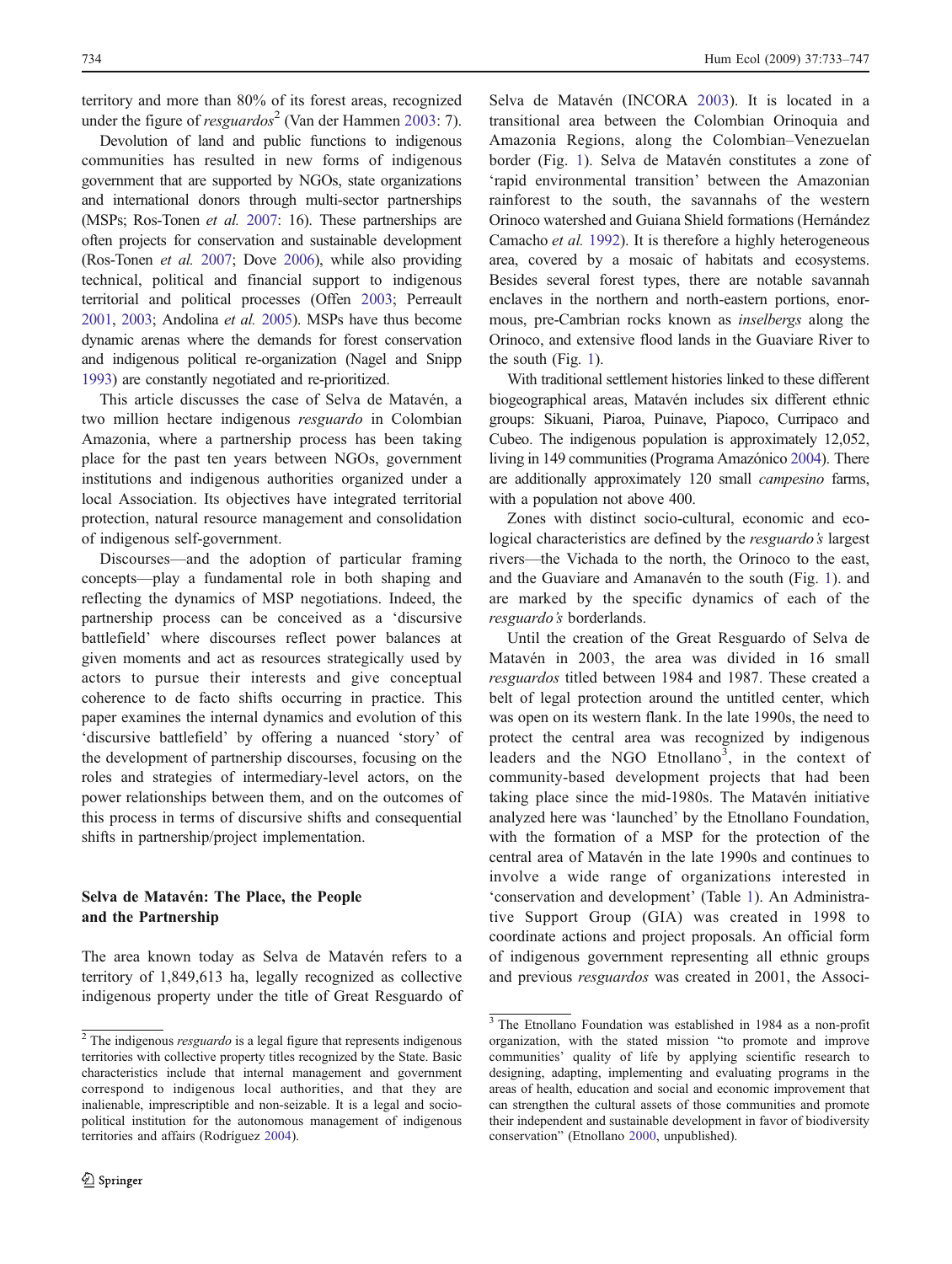<span id="page-3-0"></span>Fig. 1 Great Resguardo of Selva de Matavén indicating the original resguardos and Heart of Matavén



ation of Cabildos and Traditional Authorities of Matavén (ACATISEMA). As the official 'indigenous voice' among partnership actors, ACATISEMA has been increasingly influential in determining partnership discourses, goals, composition and projects. As a result, the Matavén process cannot be strictly defined as a partnership for conservation or forest management alone. In fact, the partnership process constitutes a 'discursive battlefield' in which the framing of the process is constantly shifting as the outcome of dynamic power relations between participating actors.

#### Theoretical Framework

#### Partnerships

Here we treat partnerships as "more or less formal arrangements between two or more parties from various sectors (government, civil society and/or private sector) around (at least partly) shared goals, in the expectation that each party will gain from the arrangement" (Ros-Tonen et al. [2007](#page-15-0), p. 5). Depending on the kinds of actors involved, partnerships can be classified as public–private partnerships, company–community partnerships, NGO–community partnerships or multi-sector partnerships (Ibid., p. 5–7). We conceive the Matavén initiative as an MSP, given the involvement of actors from multiple sectors (government, civil society, indigenous communities) and scales.

Partnerships differ from related concepts like alliances, coalitions and networks mainly in terms of formality, stability and orientation. According to Scholz ([2005](#page-15-0)) alliances evolve around a common activity focusing on a specific objective and dissolve once the objective has been attained. On the other hand, in her study of a campaign against a paper mill in Honduras, Van den Hombergh [\(2004](#page-15-0)) uses the term coalition, while employing the term alliance for longer-term cooperation in primarily political projects. Used in this sense, alliances compare to partnerships in their long-term orientation, but differ from them in excluding the government sector, their strict political orientation and—in the case of forest partnerships—the exclusion of management objectives. Networks are larger and more loosely organized than partnerships, while focusing generally on the exchange of information and experiences (Colchester et al. [2003](#page-14-0); Scholz [2005](#page-15-0)) rather than on common undertakings.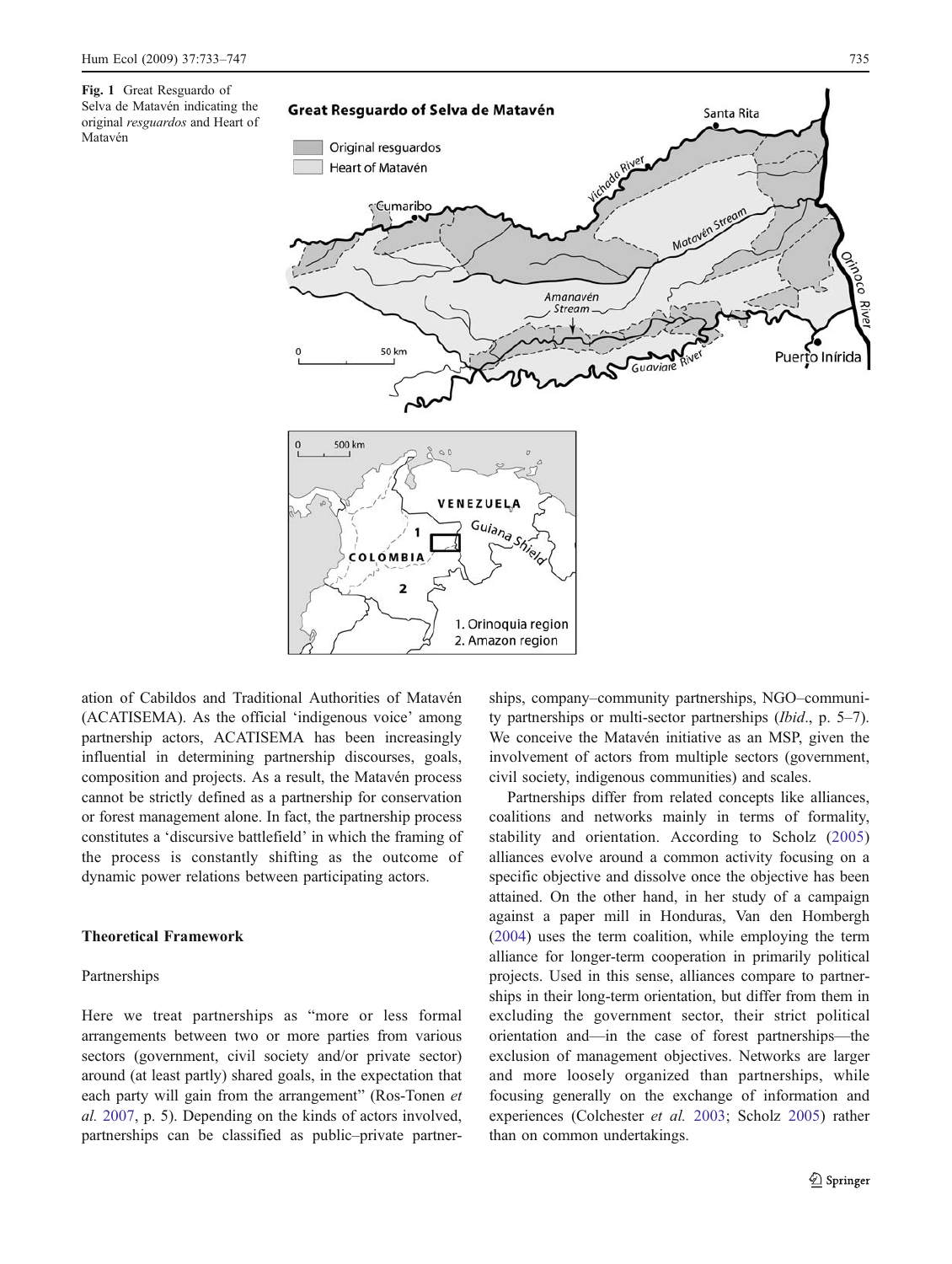<span id="page-4-0"></span>

| La UIC 1                                                                     | organizations and misure in the magical            | occi dirementa in         |                                                                                                                                                                                                                                                             |                                 |                                                                                                                                                                                      |
|------------------------------------------------------------------------------|----------------------------------------------------|---------------------------|-------------------------------------------------------------------------------------------------------------------------------------------------------------------------------------------------------------------------------------------------------------|---------------------------------|--------------------------------------------------------------------------------------------------------------------------------------------------------------------------------------|
| Organization                                                                 | Kind of organization                               | Based in                  | Objective                                                                                                                                                                                                                                                   | scope of action<br>Geographical | Representation<br>in Matavén                                                                                                                                                         |
| Foundation<br>Etnollano                                                      | <b>NGO</b>                                         | Bogotá                    | improvement; strengthen cultural assets;<br>promote independent and sustainable<br>quality of life in the areas of health,<br>Promote and improve communities'<br>education, social and economic<br>community development for<br>biodiversity conservation. | National                        | 1-2 staff in the Department capital<br>Puerto Carreño. 5 to 7 occasional<br>No permanent office in Matavén.<br>staff in Matavén until 2004.                                          |
| Health Promoters<br>Association of                                           | CBO                                                | communities<br>Various    | information and connecting community<br>indigenous communities by providing<br>members to health services<br>Enhance health services to                                                                                                                     | Local/regional                  | with a total of 43 members.<br>smaller organizations<br>Constituted by four                                                                                                          |
| Cabildo governors                                                            | political representatives.<br>Not an organization; | resguardo<br>One per      | Resguardo administration                                                                                                                                                                                                                                    | Resguardo level                 | 1 per indigenous reserve; 16 in<br>Matavén until 2003.                                                                                                                               |
| Institutional Support<br>Group (GIA)                                         | CSO                                                | Bogotá, Puerto<br>Carreño | of a new resguardo in the Heart of<br>Coordinate efforts for the creation<br>Matavén and of an indigenous<br>administration to govern it.                                                                                                                   | (Matavén)<br>Regional           |                                                                                                                                                                                      |
| National Parks Unit<br>(UAESPNN)                                             | $\mathcal{S}$                                      | Bogotá                    | country's biophysical and cultural diversity<br>National Park system aimed at in situ<br>Overall management of the Colombian<br>ecological representativeness of the<br>conservation and maintenance of                                                     | National                        | Bogotá. Occasional representation<br>364 staff at national level. Regional<br>(Amazonia-Orinoquia) office in<br>of 1 or 2 staff in Matavén                                           |
| National Alternative<br>Development<br>Plan/Plante                           | $\mathcal{S}$                                      | Bogotá                    | Coca eradication, promotion of alternative<br>crops and sustainable rural development                                                                                                                                                                       | National                        | National office in Bogotá. Regional<br>presence in Puerto Inirida with 4<br>professional staff until 2002.                                                                           |
| Indigenous Peoples<br>Organization of<br>of Colombia<br>Amazonian<br>(OPIAC) | $\overline{\text{CSO}}$                            | Bogotá                    | Defend the rights of Amazonian<br>indigenous people                                                                                                                                                                                                         | National                        | A total of 52 people organized in 14<br>regional member organizations.                                                                                                               |
| The National Indigenous<br>Colombia (ONIC)<br>Organization of                | $\cos$                                             | Bogotá                    | Defend the rights of Colombian indigenous<br>people, including the right to indigenous<br>territory, autonomy and cultural integrity                                                                                                                        | National                        | Occasional presence in Matavén<br>approximately 10 staff. Approx.<br>National office in Bogotá with<br>40 affiliated organizations.<br>until 2003 through 1 or 2<br>representatives. |
| for Agrarian Reform<br>Colombian Institute<br>(INCORA)                       | $\mathcal{S}$                                      | Bogotá                    | Promote access to and sustainable<br>development of rural properties<br>(until 2008)                                                                                                                                                                        | National                        | with 4 professional staff until 2003.<br>Regional office in Puerto Carreño                                                                                                           |
| Government<br>Vichada Dept.                                                  | PA                                                 | Carreño<br>Puerto         | Administration of Vichada Department                                                                                                                                                                                                                        | Regional                        |                                                                                                                                                                                      |
| Cabildos and<br>Association of                                               | Traditional Indigenous<br>PA-Association of        | Cumaribo                  | Administration of the Great Resguardo of<br>Selva de Matavén; promote integral                                                                                                                                                                              | Regional                        | Office in Cumaribo. 14<br>supporting staff.                                                                                                                                          |

Table 1 Organizations and institutions involved in the Matavén partnership (1998–2004) Table 1 Organizations and institutions involved in the Matavén partnership (1998–2004)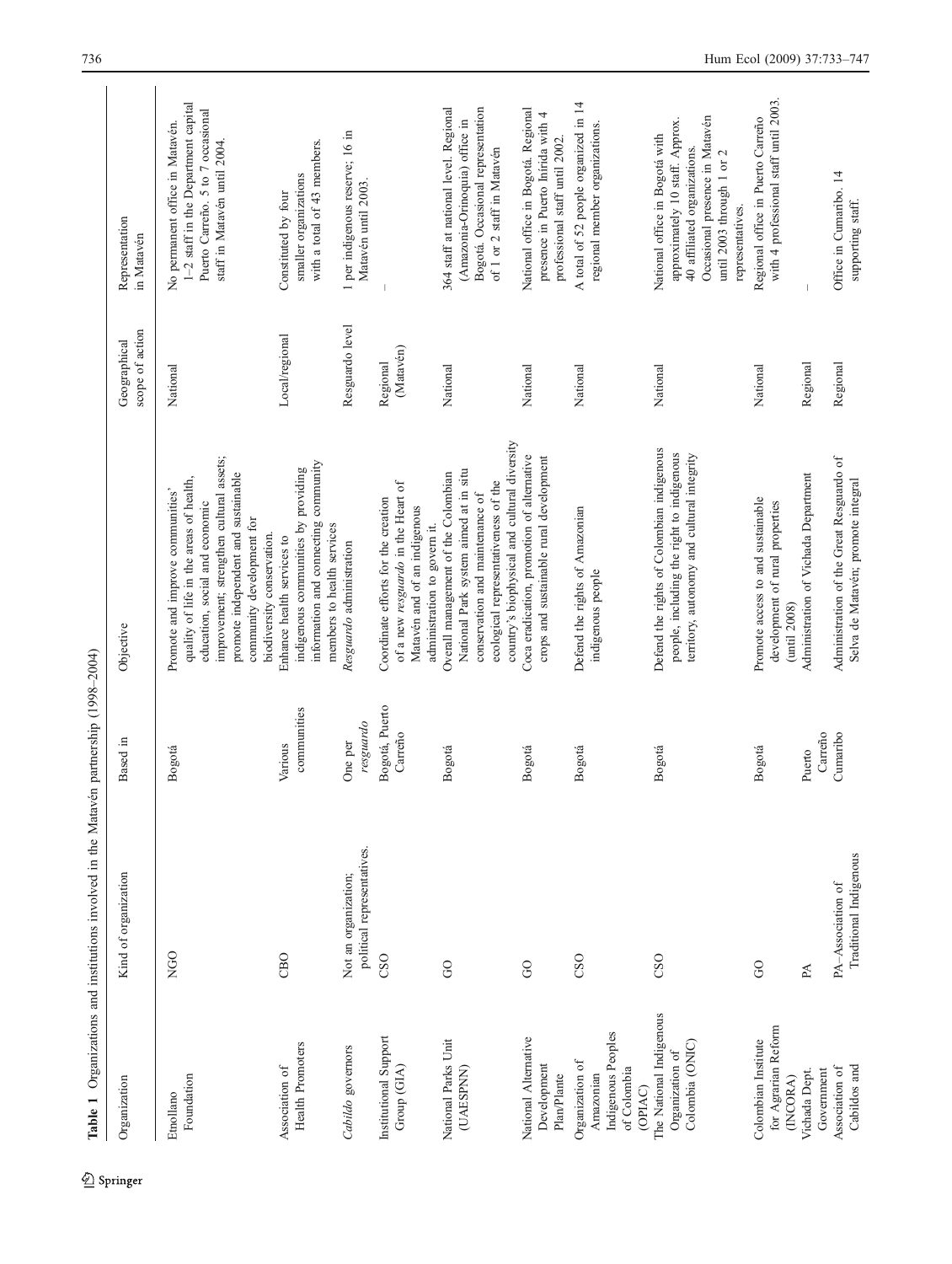|                                                                                                                                                                                                                                 | independent since 1994. Secretariat in<br>Washington; representative ('focal<br>point') at the Ministry of Foreign<br>nitially part of the World Bank;<br>Affairs in Bogotá                                                                              |                                                                                                                                                                                       |
|---------------------------------------------------------------------------------------------------------------------------------------------------------------------------------------------------------------------------------|----------------------------------------------------------------------------------------------------------------------------------------------------------------------------------------------------------------------------------------------------------|---------------------------------------------------------------------------------------------------------------------------------------------------------------------------------------|
|                                                                                                                                                                                                                                 | Global                                                                                                                                                                                                                                                   |                                                                                                                                                                                       |
| communities in the Selva de Matavén;<br>defend their territorial rights; promote<br>development and social and cultural<br>preservation of the 177 indigenous<br>environmental conservation and<br>preservation of biodiversity | while supporting national sustainable<br>Address global environmental issues<br>development initiatives related to<br>degradation, the ozone layer, and<br>biodiversity, climate change,<br>persistent organic pollutants.<br>international waters, land | CBO community-based organization, CSO civil society organization, GO governmental organization, IO international organization, NGO non-governmental organization, PA public authority |
|                                                                                                                                                                                                                                 | Washington                                                                                                                                                                                                                                               |                                                                                                                                                                                       |
| Authorities (AATI)                                                                                                                                                                                                              | organizations NGOs), and the<br>international institutions,<br>among 178 countries,<br>IO (global partnership<br>non-governmental<br>private sector)                                                                                                     |                                                                                                                                                                                       |
| Authorities of Matavén<br>(ACATISEMA)<br>Traditional                                                                                                                                                                            | Global Environmental<br>Facility (GEF)                                                                                                                                                                                                                   |                                                                                                                                                                                       |

Partnerships integrating environmental and local development objectives have been advocated in development policy circles as an effective response to decentralization and devolution and the corresponding increase in the number of relevant actors in environmental governance (Fisher et al. [2005](#page-14-0); Ros-Tonen et al. [2007;](#page-15-0) Glasbergen et al. [2007](#page-15-0); Ros-Tonen et al. [2008\)](#page-15-0). They are seen as a way of pooling resources and acting upon complex socioenvironmental problems that cross traditional political and agency boundaries (Fisher et al. [2005\)](#page-14-0), and as a way to enhance 'good governance' and sustainable development and to integrate social justice and environmental agendas (Ros-Tonen et al. [2007](#page-15-0)). The United Nations Permanent Forum on Indigenous Issues (UNPFII) strongly advocates partnerships between development actors and indigenous peoples, based on the need to engage the latter in increasing trends towards 'participatory governance ' (UNPFII [2005](#page-15-0)).

The "warm and positive connotation" (Ros-Tonen et al. [2007,](#page-15-0) p.5) of the partnership concept led to its ready incorporation in mainstream development and conservation thinking. However, today it is recognized that the term may mask severe power asymmetries and exploitative relations (*Ibid.*, p. 5). Indeed, much of the literature on conservationoriented partnerships engaging indigenous peoples includes sharp critiques on 'top-down ' conservation initiatives disguised under the rhetoric of 'partnerships,' 'participation' and 'integrated conservation and development' (Colchester [1996;](#page-14-0) Chapin [2004;](#page-14-0) Chernela [2005\)](#page-14-0). Risks inherent in partnership relations generally result from the failure to overcome power imbalances and to reconcile diverging interests. Challenges include the exclusion of crucial social actors (Colchester et al. [2003](#page-14-0); Scholz [2005;](#page-15-0) Van den Hombergh [2004](#page-15-0) , [2007;](#page-15-0) Rival [2007](#page-15-0); Finley-Brook [2007](#page-14-0); Ros-Tonen et al. [2008](#page-15-0)), negation of social (as well as ecological) dynamism and unpredictability (Fairhead and Leach [2003](#page-14-0)), and adverse effects on local governance structures (Brook [2005;](#page-14-0) Rosendo [2007](#page-15-0)), among others. Bryant [\(2002](#page-14-0), p.286) frames the analysis in terms of Foucauldian 'governmentality, ' arguing that conservation agendas pursue indigenous peoples ' internalization of state control.

Despite the growing body of literature aiming to unravel the complexities and challenges of collaborative initiatives, research on forest partnerships hitherto has been focused mainly on the drivers behind their formation, the kinds of actors and deals involved, and the factors that promote or hinder their success, paying much less attention to their inherent dynamic relationships, negotiations and decision-making processes.

#### Partnership Discourses and Framing

To analyze the framing process in the Matavén initiative, we combine theoretical and analytical approaches in political ecology, an argumentative approach to discourse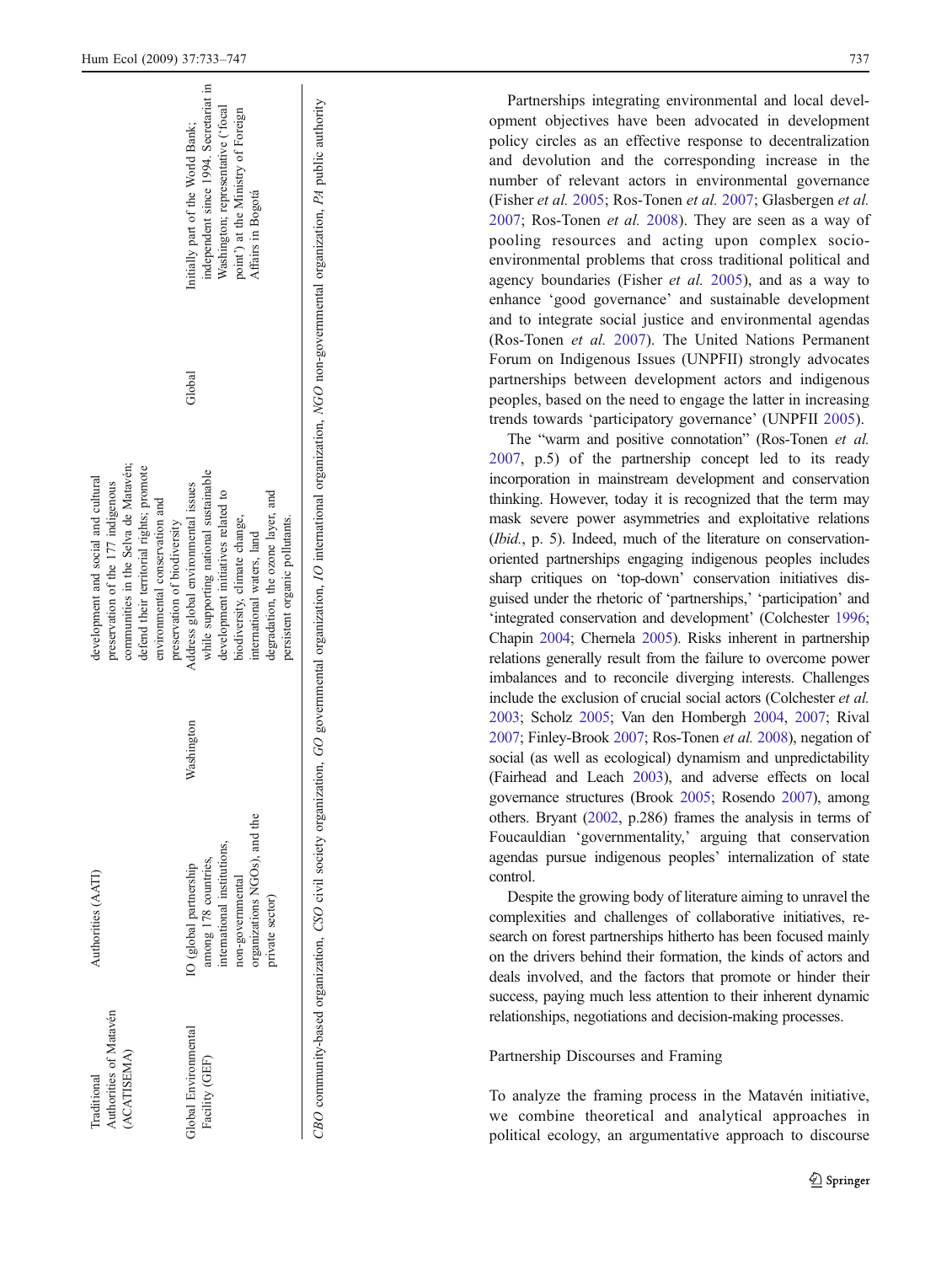analysis (Hajer [1995\)](#page-15-0), and recent works in the 'ethnography of development' (Mosse [2004,](#page-15-0) [2005\)](#page-15-0). Political ecology provides the basis for the analysis of discourses about the environment and its actors. Understood broadly as a "shared meaning of a phenomenon" (Adger et al. [2001,](#page-14-0) p. 683), discourses are conceived as social constructions and as the result of negotiations imbued with power (Brosius [1999](#page-14-0); Adger et al. [2001](#page-14-0)). In other words, embedded in language (narratives and storylines), discourses determine how particular groups perceive and interpret environmental and social problems, the actors and power relationships involved, and the appropriate solutions (Adger et al. [2001;](#page-14-0) Dryzek [2005\)](#page-14-0). Moreover, attention to key actors, their interests and the negotiations between them is founded in an actor-based approach in political ecology (Bryant and Bailey [1997](#page-14-0)), useful because of its applicability to multi-scale, multi-sector research problems (Brook [2005](#page-14-0)).

In this paper, we focus not on discourses on socioenvironmental problems, but on the discourses and framing strategies of the institutional interventions aimed at tackling them. We follow Mosse's [\(2005](#page-15-0)) assertion that the question in the new ethnography of development "is not whether but how development projects work, not whether a project succeeds but how success is produced" (Ibid., p.8). Similarly, we focus on the dynamic, relational process through which particular framings and discourse elements are (re)introduced into partnership decision-making arenas, and strategically seized, re-interpreted, reproduced or ignored under particular circumstances and in particular scenarios. This corresponds to an argumentative approach to discourse analysis and environmental politics (Hajer [1995\)](#page-15-0) which considers actors as actively involved in the production, reproduction and transformation of discourse (Ibid, p.55), and politics as a struggle in which "actors try to secure support for their definition of reality" (Ibid., p.59). From this perspective, framing is conceived as a flexible and adaptive process where actors use diverse (and sometimes contradictory) representations to reach a variety of audiences, constructing and developing frames 'in different directions,' in response to political opportunities or new possibilities for alliance (Van den Hombergh [2004,](#page-15-0) p. 49).

## Methods

Research was undertaken during three years of one of the authors' involvement in the area as a practitioner for the National Parks Unit. Data analyzed encompasses a period from 1998 to 2004.

Qualitative methods were used, including participant observation, open interviews, semi-structured interviews

and analysis of institutional documents. Data analysis combined ethnographic narratives, open coding and categorizing and actor-centered discourse analysis. Three main bodies of data were used: field notes taken during visits and workshops in 2003, 2004, 2005 and May 2007; semistructured and open interviews with indigenous leaders, community members, NGO, State and donor agency representatives; and written documents, including project reports, evaluations, planning exercises, correspondence and workshop, meeting and Assembly minutes.

Conceiving the process as a dynamic discursive battlefield implied the use of a particular set of analytical tools that allows us to unravel changing power relations and negotiations between partnership actors, the emergence of particularly relevant discourses, and the role of each actor in introducing, using or contesting discursive elements, as well as the consequences of discursive shifts in shaping the evolution of the process. Our narration of the 'story' of Matavén makes flexible use of the scheme proposed by Adger et al. [\(2001](#page-14-0)), which identifies three elements: (1) regularities in expressions that identify discourses; (2) the actors producing, reproducing and transforming discourses; and (3) social impacts and policy outcomes. In this research, actors—particularly indigenous representatives and the relationships between them were the central units of analysis. As a further analytical device, special attention was given to the gaps between 'formal' and 'informal' knowledge in line with recent trends in the anthropology of development (Bebbington and Kothari [2007;](#page-14-0) McNamara and Morse [2004](#page-15-0)). Informal knowledge was understood as "practical and political knowledge on the details of implementation, effects and impacts of project officials, staff, etc. (…) frequently invisible to distant actors and also frequently kept invisible by those who posses it" (Van der Glas et al. [2007](#page-15-0), p.2–3). Incorporating informal knowledge was necessary for the analysis of discourse negotiations and their practical effects.

#### The Three Phases of the Matavén Framing Process

Matavén: 'Heart of Health'—Framing for Partner Recruitment (1998–1999)

In order to generate a multi-actor collaborative initiative that would result in territorial protection, the Etnollano Foundation recruited partner support by developing strategic representations of the Matavén territory and its sociocultural dynamics, as well as framing 'problems' and 'solutions.' Framing reflected a clear orientation towards national and international organizations with environmental and sustainable development objectives, which endorse global discourses on community-based and participatory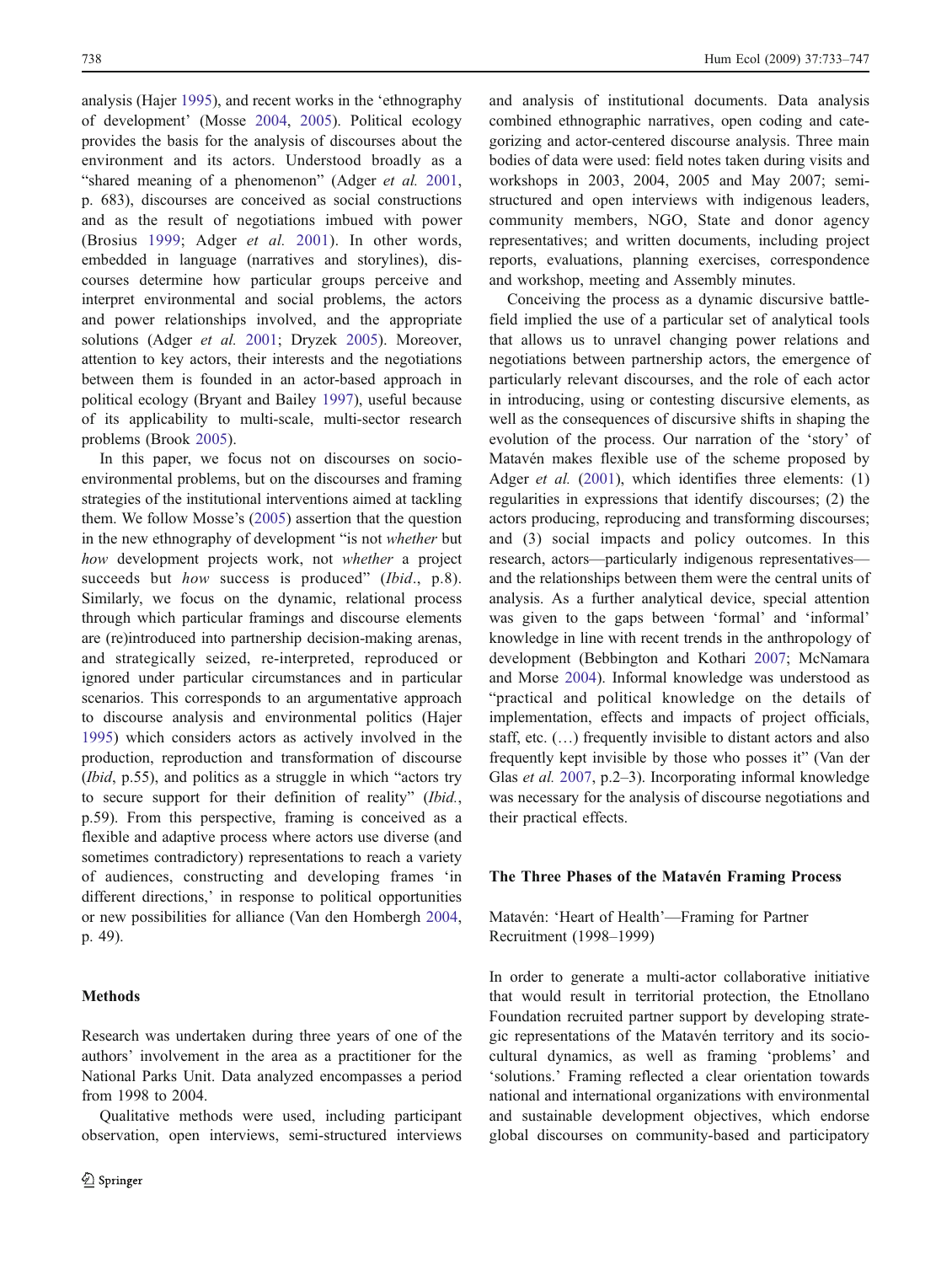approaches to conservation and development (Ulloa [2004\)](#page-15-0) and constitutional mandates on indigenous peoples' rights and the social dimension of environmental protection. Framing was aimed at convincing actors of the potential of the Matavén initiative for true collaborative engagement with indigenous peoples, and of the positive effect that territorial rights over the central area of Matavén would have on local livelihoods and the conservation of forest ecosystems.

Project emphasis on culture, conservation, food security and livelihoods thus shaped the discourses underlying territorial claims. The central area started to be referred to as the 'Heart of Health' in publications and discussions between Etnollano and local leaders (Loboguerrero et al. [2000\)](#page-15-0). Despite the previous lack of common identities based on ethnicity or territory, Matavén itself was presented as one multi-ethnic territory, the ancestral home of six ethnic groups. It was a 'belt of resguardos' (see Fig. [1\)](#page-3-0) surrounding the common 'Heart,' which acted as the common spatial reference that united all groups who depended on its resources for survival.

Further, "multiculturalism" was a key component in representations of Matavén. United under a common territory, different ethnicities and settlement histories were strategically framed as 'cultural diversity,' presented as an asset for sustainability and conservation.

"Each one of these cultures has valuable knowledge about their environment, natural resources, climate seasons, and ecological behaviors (…). The diverse cultural particularities as a whole allow to project the region's global development from different perspectives and an array of experimental alternatives, founded on the daily reality of those who historically have known how to sustainably manage the environment" (Loboguerrero [2000,](#page-15-0) p. 29, translation by the authors).

The concept of 'Heart of Health' and the emphasis on cultural diversity depict local communities as bearers of traditional ecological knowledge and practices. Further, such framings assume a historical connection to this territory, despite the different and relatively recent settlement histories of communities in this area (Loboguerrero et al. [2000](#page-15-0)).

"Definitively, the Matavén Forest is the Heart of Health: the health of the people who live in the surrounding belt of *resguardos*, because there are the seeds to the reproduction of animal and plant resources needed for food security for the future generations; the health of their cultures, because they have been constructed based on the knowledge of its natural life; the health of its ecosystems, because on

its biodiversity depends the future of one of the few transitional forests between the Orinoquia and Amazonia left in Colombia, possibly the only one with these characteristics" (Loboguerrero et al. [2000](#page-15-0), p. 16; translation by the authors).

Geographically and environmentally, framings emphasized the area's uniqueness as the transitional zone between the eastern Orinoquia savannahs and the Amazon forested watershed. Given its transitional character, spatial heterogeneity and ecological and biological diversity are central in its descriptions, despite the lack of assessments of biodiversity and endemism levels at the moment (Mora et al. [2002](#page-15-0)). A key component of the framing strategy was to present the idea of titling the central area as a 'local request,' based on indigenous people's realization of the importance of its conservation. In this way, the process became a rare case in which, by local initiative, protected area status was requested for an indigenous territory. A first official request to the national government that the central area be given to them as a conservation zone under the ownership and management of an association of the 16 surrounding *resguardos* was presented in October 1998 by a group of indigenous leaders and promoters of Matavén (Loboguerrero [2000\)](#page-15-0).

The Etnollano Foundation's framing strategy proved to be extremely successful, a clear example of a strategic translation of local realities into contemporary global discourses on indigenous peoples and conservation, conducted by an NGO. The strategy met no resistance on the part of indigenous leaders. A series of factors contributed to this uncontested discourse construction. First, with no other 'conservation and development' actors in the area, successful mobilization of territorial claims depended on Etnollano's support. Thus, it was clear to indigenous leaders that the accomplishment of territorial protection and institutional involvement depended on 'peaceful' relations with this NGO. The Foundation had been in the area for more than ten years, and had shown the financial and technical capacity to sustain both local projects and to attract international funding and strategic national partners. Etnollano's own discursive emphasis on community participation and traditional ecological knowledge and practices had proven to be a key factor in its success among donors and government. Thus, the Foundation's idea to situate territorial claims in terms of conservation and tradition was broadly supported as a means to ensure the goal of territorial protection, while also opening future possibilities of attracting projects and donor support.

The particularities of indigenous representation also played a role in support to conservation-oriented framings. The Foundation created Associations of Health Promoters. These consisted of young community leaders, many of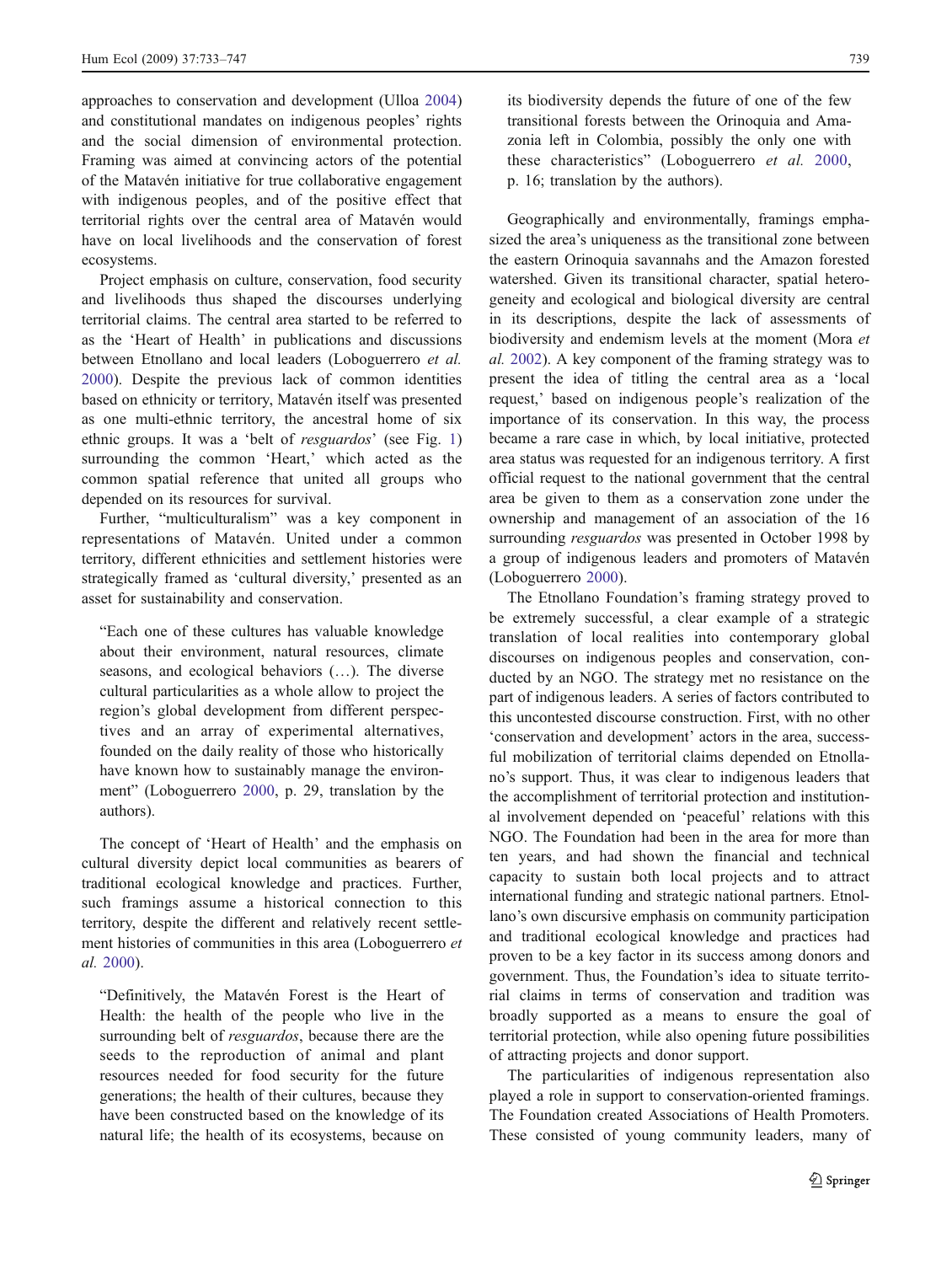whom became articulate in the global language of 'conservation and development' and familiar with the strategies used in multi-scale collaborative processes. Initially they represented 'the indigenous counterpart' which legitimized Etnollano's claims of an indigenous conservation initiative.

As the process grew from communities to 'territory' and incorporated new governmental actors, indigenous representation also expanded. Health promoters were joined by Cabildo or council governors (resguardos' legal authorities), and traditional leaders such as community captains and teachers. Cabildo governors became particularly influential in partnership discussions. Unlike health promoters, Cabildos were political leaders and had little previous experience in community-based NGO work. They were suspicious of the non-indigenous partner's intentions and emphasized—besides territorial protection—the issue of creating a representative indigenous organization for Selva de Matavén. Despite shifts in indigenous representation and the emergence of political discussions, conservation and tradition continued to be indispensable to the primary goal of territorial titling.

Thus, leaders joined Etnollano in granting 'local' legitimacy to conservationist discourses. The voices of elders were important for the future organization and framed the organizational initiative by incorporating 'traditional' wisdom on nature and culture, as the following pronouncement by Piaroa chief Roberto Pulido illustrates:

"Our Mother Forest is bearer of the existence of our social life. They (the 'whites') have divided our land with limits, breaking our communication and our universe with Mother Nature (…). The government should approve our petitions over the Great Ancestral Territory of the Matavén Forest, as we have lived from generation to generation, respecting our cultural heritage and its rules (…). Disrespecting traditional rules weakens our wisdom and threatens our life and biodiversity and the ecosystem. We, the Chiefs, fight to protect Mother Nature and give life to our nature and also to give courage to our leaders who fight constantly and confront the violence that is present in our Orinoco borderlands."

(Piaroa Chief, speech December 1999, simultaneous translation from Piaroa to Spanish)

As an outcome of this first discursive phase, partner recruitment resulted in a very strong and diverse set of actors representing different scales of government and civil society, with different functions and interests. The Matavén Group, later Institutional Support Group (GIA), was formed in 1998 in order to "coordinate efforts for the creation of the new *resguardo* and of an indigenous government to administer it" (Etnollano-GEF [2005,](#page-14-0) p. 13). Its members

included, among others, the National Parks Unit, the National Alternative Development Plan (PNDA/Plante; the governmental agency responsible for manual coca eradication, promotion of alternative crops and sustainable rural development), the Organization of Amazonian Indigenous Peoples of Colombia (OPIAC), the National Indigenous Organization of Colombia (ONIC), the Colombian Institute for Agrarian Reform  $(INCORA)$ ,<sup>4</sup> the Departmental Government of Vichada and the Etnollano Foundation.

Consistent with this, territorial protection implied the support for participatory decision-making among communities and partners about the best form of legal tenure, as well as the best management scheme for the area. PNDA/ Plante, the National Parks Unit and Etnollano supported local workshops and meetings, consultations with external experts and inter-partner discussions, as a result of which, by the end of 2000, indigenous leaders had decided to request INCORA to grant a common-use resguardo as a legal protection category for the central forest. In a parallel manner, an organization integrating the 16 resguardos was being formed, which, as agreed between indigenous leaders and non-indigenous partners, aimed at becoming an Association of Traditional Indigenous Authorities (AATI), legally recognized as an indigenous public authority in Decree 1088 of 1993. Furthermore, besides supporting the titling process, partners worked in community-based natural resource management projects and sustainable production. International donor support enabled all national partners' activities. Donors included the Inter-American Development Bank, the Spanish Agency for International Cooperation and the Royal Dutch Embassy, all of whom justified support to Matavén as part of their environmental programs and situated Matavén within their environmental agenda.

Discursive Shifts Towards a Greater Emphasis on Indigenous Organization and Self-Government  $(2000 - 2002)$ 

The years that followed initial partner recruitment were characterized by the presence of multiple and diverse supporting organizations aiming at two overarching objectives: the legal protection of the central area and the formation of a new form of administration for the unified territory. Both objectives were achieved with the creation of the Association of Cabildos and Traditional Authorities of Matavén (ACATISEMA) in 2001 and the legal recognition of the Great Resguardo of Selva de Matavén in June 2003. ACATISEMA can be conceived both as a central actor in partnership discourse negotiation and implementation, and as a process of political reorganization and transformations

<sup>4</sup> Now the Colombian Institute for Rural Development (INCODER), the main government body for rural development.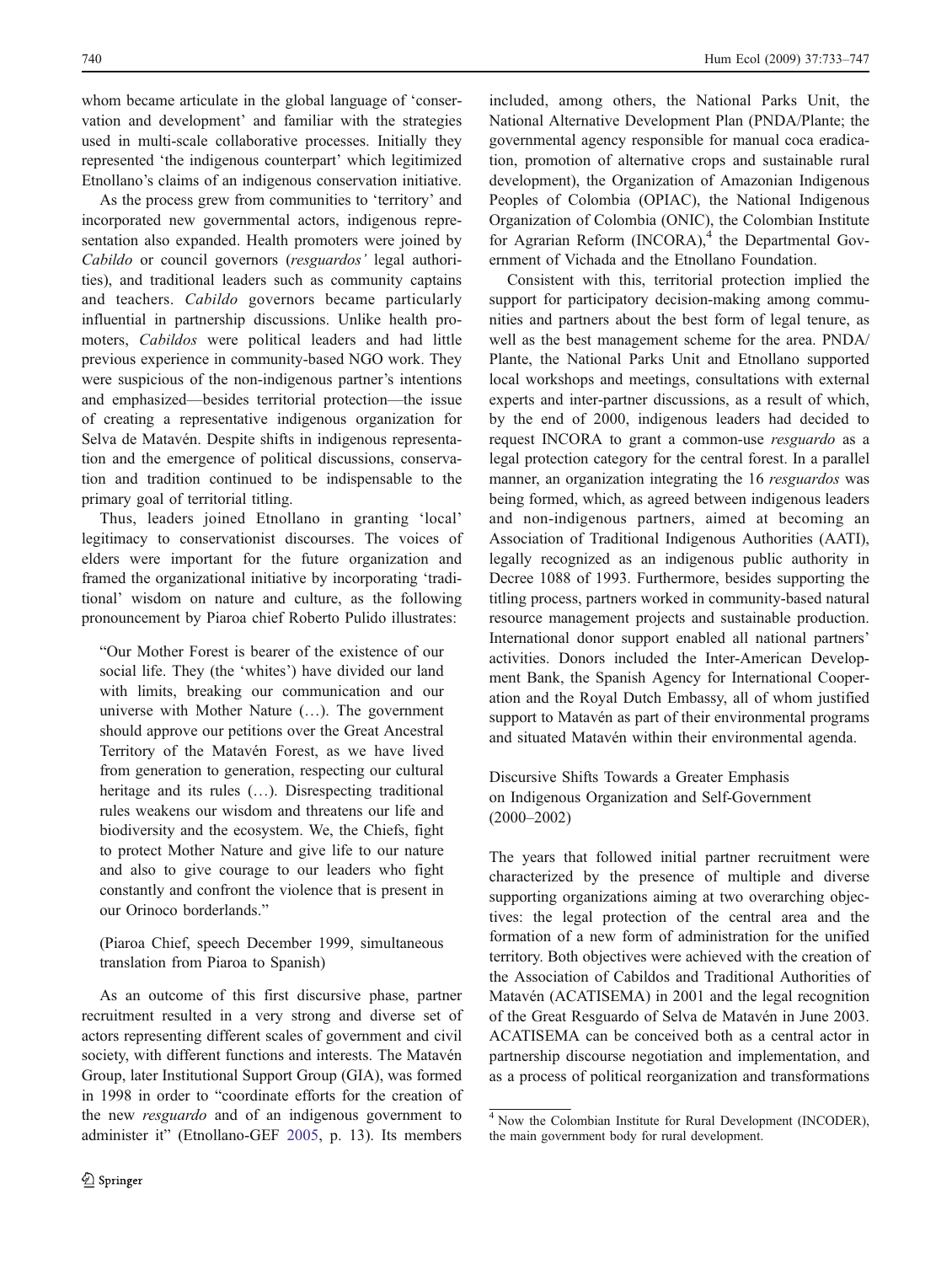in local governance, while the legal recognition of the Great Resguardo of Selva de Matavén can be conceived as the outcome of a process of 'indigenous political re-organization' (Nagel and Snipp [1993](#page-15-0)). These processes correspond with the dynamic negotiations of discourses and activities that took place during these years. Contrary to the premeditated and uncontested construction of framings for partner recruitment in the first years of the Matavén initiative, the introduction and strategic use of discursive elements during this stage occurred in an interaction between the micro-politics of partnership practice and donor-oriented framings. Negotiations were marked by the increasing importance of a process of indigenous political organization and by efforts to reconcile interests despite conflicts between ACATISEMA and nonindigenous partners over project control. Thus, the incorporation of new discursive elements responded, on the one hand, to negotiated strategic framings that would ensure donor support to the process. On the other hand, actors' success in reframing discourses was proportional to the perceived benefits that particular new discursive elements would bring to the different actors within the partnership, particularly to the increasingly influential indigenous organization.

Using their position as legal representatives of local communities and taking advantage of official commitments to 'participation' and 'self-determination,' ACA-TISEMA leaders were able to claim a central role and to gain negotiating power among the group of decisionmakers. As a result, the partners' actions increasingly focused on support to ACATISEMA's functions as indigenous government.

Greater emphasis on indigenous political organization was not only a result of ACATISEMA's successful negotiation strategies and consequent shifts in power balances, but also found support in the adoption of the UN Declaration on the Rights of Indigenous Peoples in 2007. Throughout the years, partnership discourses shifted away from 'conservation' and 'tradition,' and progressively made room for 'autonomy,' adopting notions such as 'organizational strength' and 'self-government' as project components and strategies. Similarly, emphasis on the community level gave way to a 'territorial' perspective, highlighting territorial autonomy, protection against external threats and consolidation of territorial government. In no apparent contradiction, discourses of conservation and traditional knowledge/practices persisted within this general discursive shift, elements of which could be incorporated strategically in project documents and leaders' public speeches. This process can be illustrated through two major projects initiated under the Matavén initiative: the PNDA/ Plante 'Project of Social Agreements' implemented in 2000 (refered to as the 'PNDA/Plante project' below) and the GEF/World Bank Conservation and Sustainable Development project between 2001 and 2004.

## The PNDA/Plante Project: Towards a More Political Understanding of 'Self-Government'

The PNDA/Plante project (2000) was the first aimed directly at strengthening the role of indigenous authorities, and initiated discursive shifts towards a more 'political' understanding of the Matavén initiative and set the tone for later partnership discussions. Its approach to project administration favored direct implementation by local leaders, for which an Indigenous Operative Committee was created, and focused on the consolidation of a Matavén-wide indigenous organization, which resulted in the decision to create an AATI. From then on, 'organizational strength' became a necessary project component, and partners' support for an emerging form of authority became as important as territorial protection. Further, the project stimulated a shift in interpretations of 'self-government.' Despite talks on 'self-government' in meetings and partnership agendas since 1999, the concept had been generally understood as a condition for (co-)management of the central area (Matavén Group Meeting minutes, 5 August 1999). With discussions of an AATI under way, 'selfgovernment' started to be interpreted as legally recognized indigenous authorities whose consolidation should aim at greater 'autonomy' and 'self-determination.'

Active participation of the National Indigenous Organization of Colombia (ONIC) and the Organization of Amazonian Indigenous Peoples of Colombia (OPIAC) contributed to this re-interpretation and a heightened political tone in partnership decision-making arenas. Such inputs were generally made in the midst of negotiations over project contents and administration, gaining strength in moments of conflict. Thus, indigenous bargaining power increased as ONIC and OPIAC constantly highlighted the need to protect indigenous autonomy and prevent 'imperialist' interventions, and made use of accusations of top-down approaches, 'hidden agendas' or monopoly over administrative and budget management decisions. Conflicts of this sort were particularly relevant for the National Parks Unit, often accused of wanting to impose a National Park and of being an agent of the Colombian state's "militaristic and neo-liberal" policies.

Two years after the official start of the partnership process, the role of indigenous leaders in the partnership had gone beyond 'participation' and 'representation.' Indigenous claims were now part of a process of political organization occurring in a parallel and interconnected manner to the Matavén partnership process.

## The GEF/World Bank Project: A Shift towards 'Organizational Strength' in Project Framing and Practice

Although the local indigenous association ACATISEMA was now central to the partnership process, and budgets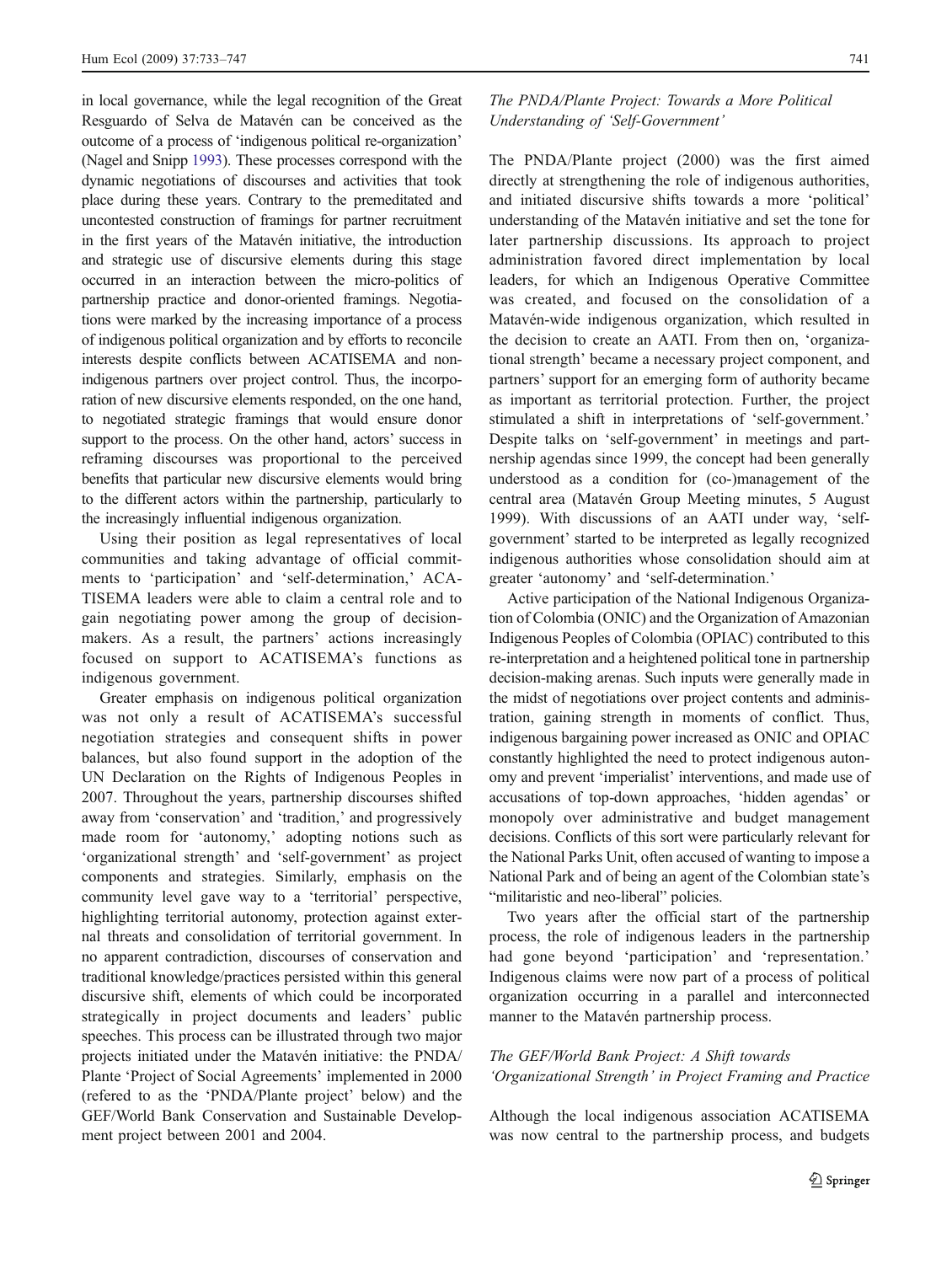were being redirected to support the organization's needs, official framings in project documents and publications were hesitant to place the political organization process at the core of the Matavén initiative. The GEF/World Bank project (2001–2004) implemented by Etnollano provides a good example of this interplay between project framings and the occurrence of discursive shifts in practice.

Official project objectives were described in terms of biodiversity conservation, community participation and indigenous tradition. Its main objective was to "support indigenous communities in the Matavén Forest in the sustainable management and conservation of the region's biodiversity, contributing to the improvement of quality of life and the preservation of cultural and natural heritage" (GEF [2001](#page-15-0)). Concepts of indigenous autonomy, selfgovernment and articulation with the nation-state were not included in the project's objectives, expected results or activities. Instead, emphasis was put on the technical and legal aspects of territorial management and planning, with support for 'community leaders' situated within broader environmental management and conservation goals (GEF [2001\)](#page-15-0). Despite this focus on conservation and communities, specific objectives and activities—which were adjusted with leaders during the first years of implementation emphasized the role of leaders and authorities as recipients of training, generators of community-level processes and representatives for territorial management decisions. Indeed, in the course of project implementation, adjustments in official project contents became a necessary outcome of indigenous leaders' negotiating power. For instance, in an act that ensured Etnollano's access to the field and the political viability of the GEF/World Bank project, NGO directives adjusted the initial project budget to redirect USD 6,000 (20% of total project budget) to "support the strengthening of ACATISEMA's Coordinating Committee" (Assembly minutes, September 2001) through a component of 'organizational strength.'

"In the beginning, the environmental debate was important among leaders. After that (1999–2001), 'the political' became more important and all the discussions were about the organization and its politics. That is why we had to adapt to these circumstances and make more emphasis on this in the project. (…) This doesn't depend on us…."

(Etnollano co-director, personal interview, 22 June, 2007, Spanish)

A different view questions these modifications, based on a lack of institutional capacity and the reliance on a selected group of leaders as representatives of 'indigenous priorities:'

"We as 'white' practitioners have the 'Syndrome of the Gods of Olympus.' We think we can do it all (…) Etnollano redirected its resources towards so-called 'organizational strengthening' of 13 guys with no representativeness or legitimacy.<sup>5</sup> Partners in Matavén can say that they shifted actions to organizational strengthening because it was a local priority. Well of course it becomes a priority if they're only working through these 13 members of the organization… they're going to say that's what you have to do!"

(Former National Parks Unit/ GAIA Foundation professional, 15 June, 2007, Spanish)

The use of 'organizational strength' in project discourse was thus a way of formalizing the support that leaders had negotiated 'on the ground' as a clear consequence of shifts in power balances. Beyond the contested reasons for its inclusion as a project component, direct support for an organizational process in the GEF/World Bank Conservation and Sustainable Development project signaled a discursive shift regarding what the Matavén process was about. In contrast to the (apolitical) main objective of the GEF/World Bank project, according to an Etnollano co-director:

"The project prepared ACATISEMA to exercise its role as self-government, its social and political functions and the historical role they were playing."

(Etnollano Co-director, written interview, July of 2007, Spanish)

As with the PNDA/Plante project, the initial years of the GEF/World Bank project showed a heightened political tone in project negotiations, with the Etnollano Foundation sometimes being accused of top-down agendas. At the time, indigenous leaders were suspicious of the World Bank's intentions, given its well-known support of neo-liberal reforms and the privatization of natural resources which were seen as counterproductive to indigenous claims for territorial autonomy and self-government. The resulting discursive shifts in the Matavén partnership illustrate the flexible and dynamic nature of discourses, which is also reflected in the variety of ways in which this process is defined in public speeches and documents. In general, there was a difference between indigenous leaders' framings and those of non-indigenous partners.

Non-indigenous partners generally defined the process according to the nature of their own support and the specific projects through which they worked. Thus, the Institutional Support Group (GIA) meeting minutes in early 1999 defined it as a 'Process of legal protection of the Matavén Forest,' while the Plante project defined it as a

<sup>&</sup>lt;sup>5</sup> Refers to the 12 members of ACATISEMA's Coordinating Committee and its General Coordinator.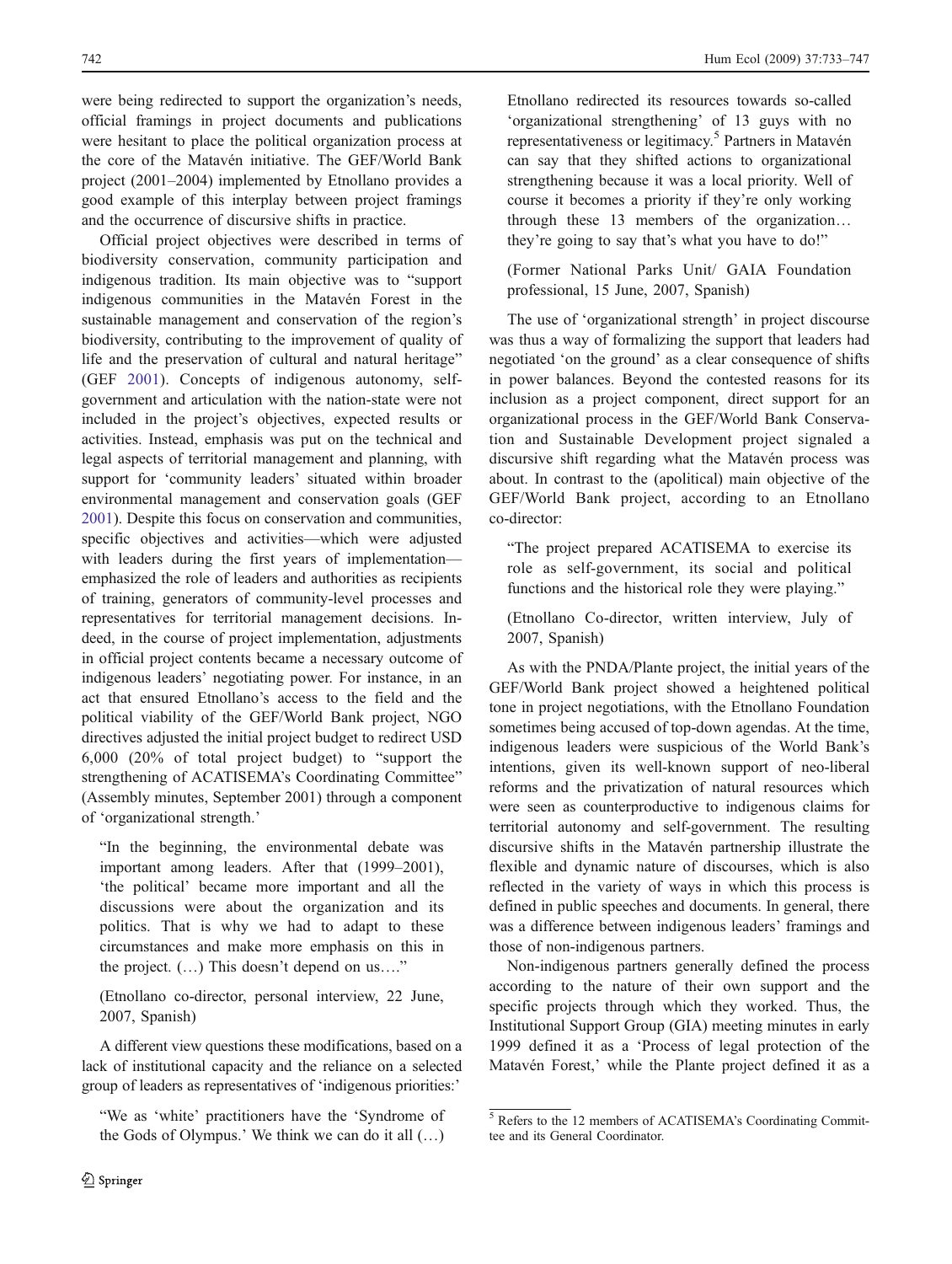'Process of Social Agreements' and later GIA meeting minutes simply as a 'Process of Conservation of the Matavén Forest' (6 November 2000) or, after the start of the GEF/World Bank project, a 'Process of Conservation and Development' (10 September 2001).

On the other hand, in local political arenas such as Indigenous General Assemblies, indigenous leaders presented the multi-actor partnership as a means to ensure support for an indigenous agenda which should lead to adjustments in partners' institutional interests. The process was invariably framed by leaders as one of indigenous mobilization for the protection of collective rights, particularly the rights to territory, with increasing emphasis on political organization and self-government as ACATISEMA gained strength.

Emphasis on indigenous political organizing did not imply the disappearance of conservationist discourses in leaders' speeches or in documents endorsed by ACATI-SEMA. Given that donors and non-indigenous partners justified their involvement with the process in terms of environmental objectives, indigenous leaders realized early on that financial and technical support for ACATISEMA was made possible by framing the Matavén process in environmentalist terms. Further, the influence of donors and practitioners in designing Assembly agendas and their presence during meetings guaranteed that official (environmental) project objectives and components were addressed and endorsed by ACATISEMA leaders. As an influential member of ACATISEMA stated:

Because the Matavén Forest now has to finance itself, not wait until other institutions bring the money. For that, it will sell its image at the international level as an area of conservation and protection of natural resources. With taking care and conserving, several agencies will finance us, and with that we can sustain ourselves. But in order for that to happen we have to design the development projects of the Matavén Forest.

(First ACATISEMA General Coordinator, Assembly 2007, Spanish, own emphasis)

As this quote illustrates, reliance on environmental discourses continues, and leaders are increasingly open to communities about the strategic importance of having a conservationist image in order to guarantee funds to cover a broader set of local issues.

Towards an Amalgamation of Discourses: Reconciling Interests through 'Territorial Ordering' (Late 2002–2004)

In a successful attempt to provide a conceptual common ground for environmental and political agendas and give discursive coherence to multi-actor collaboration, the National Parks Unit suggested in 2001 the use of 'territorial ordering' as a conceptual frame for the Matavén process. In a meeting in November 2002, the members of the Interinstitutional Support Group (GIA) agreed on a strategy to advance a Territorial Ordering Plan that would "…strengthen grassroots organizations and the indigenous Association, and…put into practice diverse strategies that guarantee its conservation in the short, medium and long term" (GIA meeting minutes, November 10, 2002; translation by the authors).

Territorial ordering is a broad concept that allowed flexibility in the definition of project objectives and activities, enabling actors in the partnership to reconcile project aims with their own specific interests. Conceived since the Political Constitution of 1991 as a process of territorial planning based on the incorporation of sociocultural, political, economic and environmental variables (Borja [1998\)](#page-14-0), the concept was used in indigenous contexts as an instrument of participatory planning for selfdetermination and articulation with the state (Echeverri [2000](#page-14-0); Franky [2001\)](#page-15-0) and could include cultural strengthening, self-government, territorial protection, sustainable development, natural resource management and administrative articulation with local and regional governments, among others.

Besides facilitating negotiations within the partnership, territorial ordering was considered a strategic tool for articulation with municipal and national governments. Municipalities were required to have territorial ordering plans, which should recognize cultural and environmental diversity within them and aim to integrate municipal plans with indigenous territorial conceptions and forms of management. Therefore, ordering at the level of the resguardo was thought of as a way to formalize recognition of indigenous environmental practices, 'visions of development' and forms of organization by municipal governments. This recognition was at the core of ACATISEMA's consolidation as indigenous government, given that effective negotiation of public budget allocations and health and education services with state actors constituted its most challenging and important function. At a symbolic level, by using the language of the Constitution—indigenous territorial autonomy, multicultural Nation-building and recognition of collective civil rights—territorial ordering repositioned the Matavén process within a historical and political perspective.

As noted above, the National Parks Unit took a leading role in the introduction of 'territorial ordering' in partnership discourse which aided adoption of this concept. The National Parks Unit was very influential in the Matavén partnership in the period between 1999 and 2004, as its discourse and policies and political support were attractive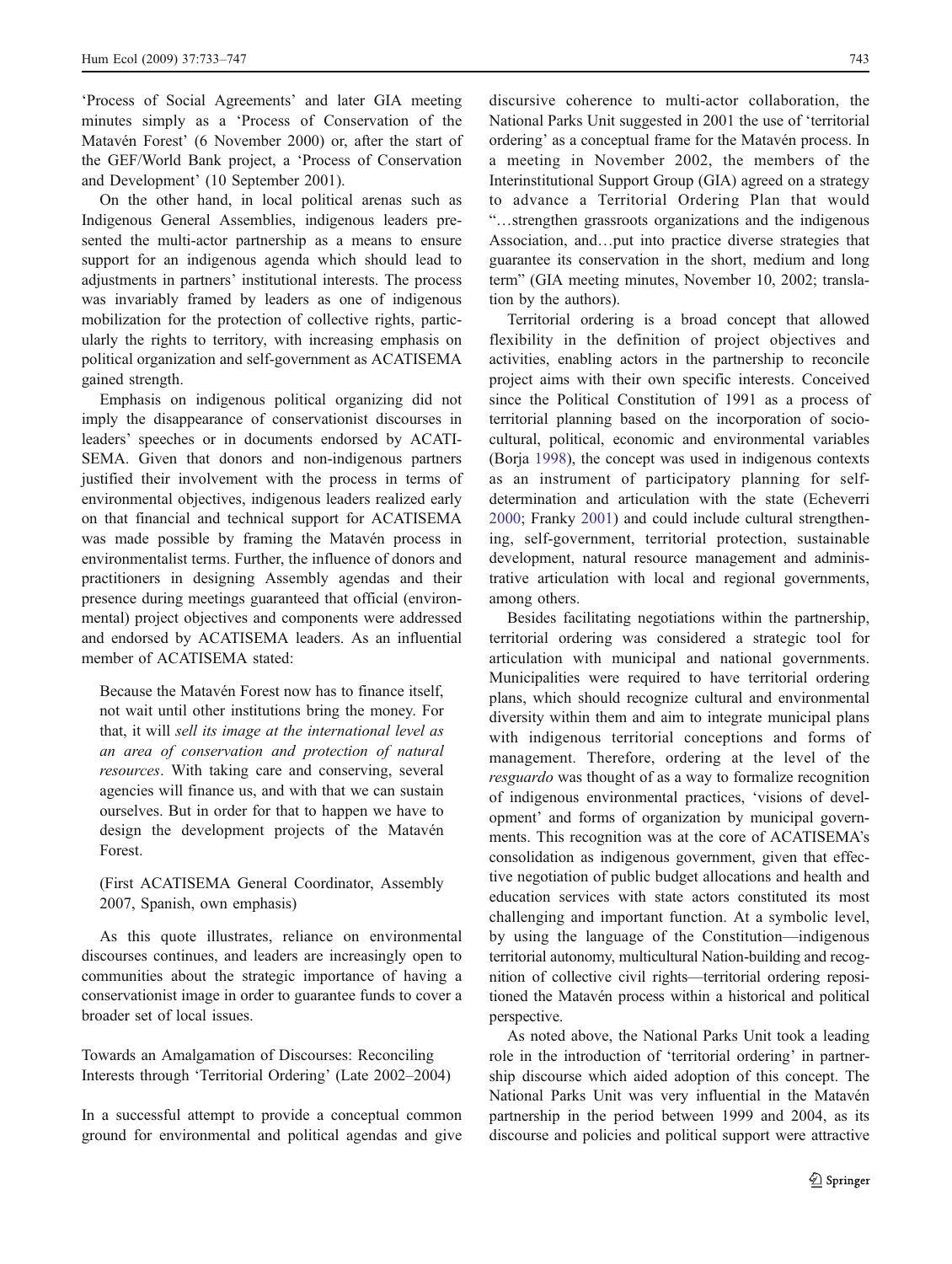to both indigenous and non-indigenous partners. As the National Public Environmental authority, this institution gave legitimacy to the partnership in relation to the Colombian State, symbolizing its concurrence with 'environmental governance' trends and respect for public policies and institutions, as well as providing a link to high-level government decision-making, which made it a strong lobbying partner for the titling process. Thus, this institution wielded important clout in partnership dynamics influencing the reframing of the process in terms of territorial ordering.

In practice, the broad and flexible character of territorial ordering made it subject to strategic interpretations in project documents, generally targeting donors' interests in conservation and natural resource management without excluding 'organizational strength.' Thus, despite symbolic political implications its translation into project discourse revolved around natural resource management and planning. Similarly, indigenous authorities' explanations of territorial ordering to communities combined technical, conservation-oriented emphasis with assumed political benefits. In the following speech, an ACATISEMA leader explains the political importance of territorial ordering to an Indigenous Assembly:

We are making our Territorial Ordering Plan (TOP), our Natural Resource Management Plan. We are contributing oxygen. That's why the Plans of the Matavén Forest should be included in Cumaribo's<sup>6</sup> TOP, so that we are recognized as an 'area of special ecological importance,' inserted in the national environmental system. This is key because the TOP is the first step towards becoming an autonomous Indigenous Territorial Entity  $(ETI).$ <sup>7</sup> When that happens we will be autonomous and 'walk on our own.'

(ACATISEMA leader, Eleventh General Assembly, May 2007, Spanish)

Towards the end of the period 1998–2004 it became clear that discussions of territorial ordering shifted away from strict 'conservation and development' led by nonindigenous partners, towards increased centrality of a process of indigenous political organization with ACATI-SEMA at its core. Basically, it became a means to enhance the Association's capacity to exercise more control over project decision-making and administration. Since the end of GEF/World Bank project in 2004, partnerships with non-

indigenous organizations in Matavén have been limited to financial and administrative support, with project decisionmaking and implementation in the hands of ACATISEMA and a group of consultants.

In 2004 ACATISEMA was able to take direct control of a one million euro, 3-year project funded by the Dutch Embassy. ACATISEMA's ability to become the implementing agency for a project of such magnitude was, to a great extent, based on the strategic use of discourses of indigenous autonomy and the notion of 'territorial ordering.' The 'Amazonic Program' was officially titled 'Strengthening of Community Autonomy for Life, Territory and the Environment,' and its three main components were territorial ordering, governance and sustainable development. Such a shift in project discourse, now embracing concepts of 'governance' and 'autonomy,' surely contributed to the Dutch Embassy's decision to support direct project implementation by ACATISEMA. The latter, in turn, made use of these discourses to design a project whose central objective was "To enhance the organizational strength of ACATISEMA as articulating an axis of territorial ordering and governance in the unified resguardo of Selva de Matavén" (Programa Amazónico [2004](#page-15-0), p. 17, translation by the authors).

# Discussion

It is clear that the framing of discourse is not simply a reflection of unequal power relations, but of negotiation and compromise. At the time of partner recruitment for the Matavén initiative, emphasis on conservation, indigenous tradition and community participation was a compromise between the NGO Etnollano and indigenous leaders. As Li [\(1999](#page-15-0): 298) asserts, "as an agreement between two parties, a compromise assumes that agency is distributed, if unevenly: both sides have a 'power to.' It also assumes a level of conscious knowledge and understanding of what is being gained and given up." The use of such framings ensured multi-scale recruitment for the territorial titling process and further project support, while meeting no evident 'costs.' Framings did not explicitly embrace indigenous political and territorial organizing, but they also did not exclude possibilities for its future negotiation. In fact, while conservationist framings were gaining strength in publications and project proposals, there was a steady increase of leaders' negotiating power which slowly redirected the partnership agenda towards supporting the process of indigenous political organization.

These shifts in the partnership agenda owed much to indigenous leaders' use of appeals to autonomy and selfdetermination in the context of project negotiations. However, the potential of these discursive resources to

<sup>6</sup> Selva de Matavén is located in the Municipality of Cumaribo.

 $7$  According to the Constitution of 1991, further legislation (yet to be developed) should define the norms and procedure so that indigenous territories become territorial entities at the level of departments and municipalities.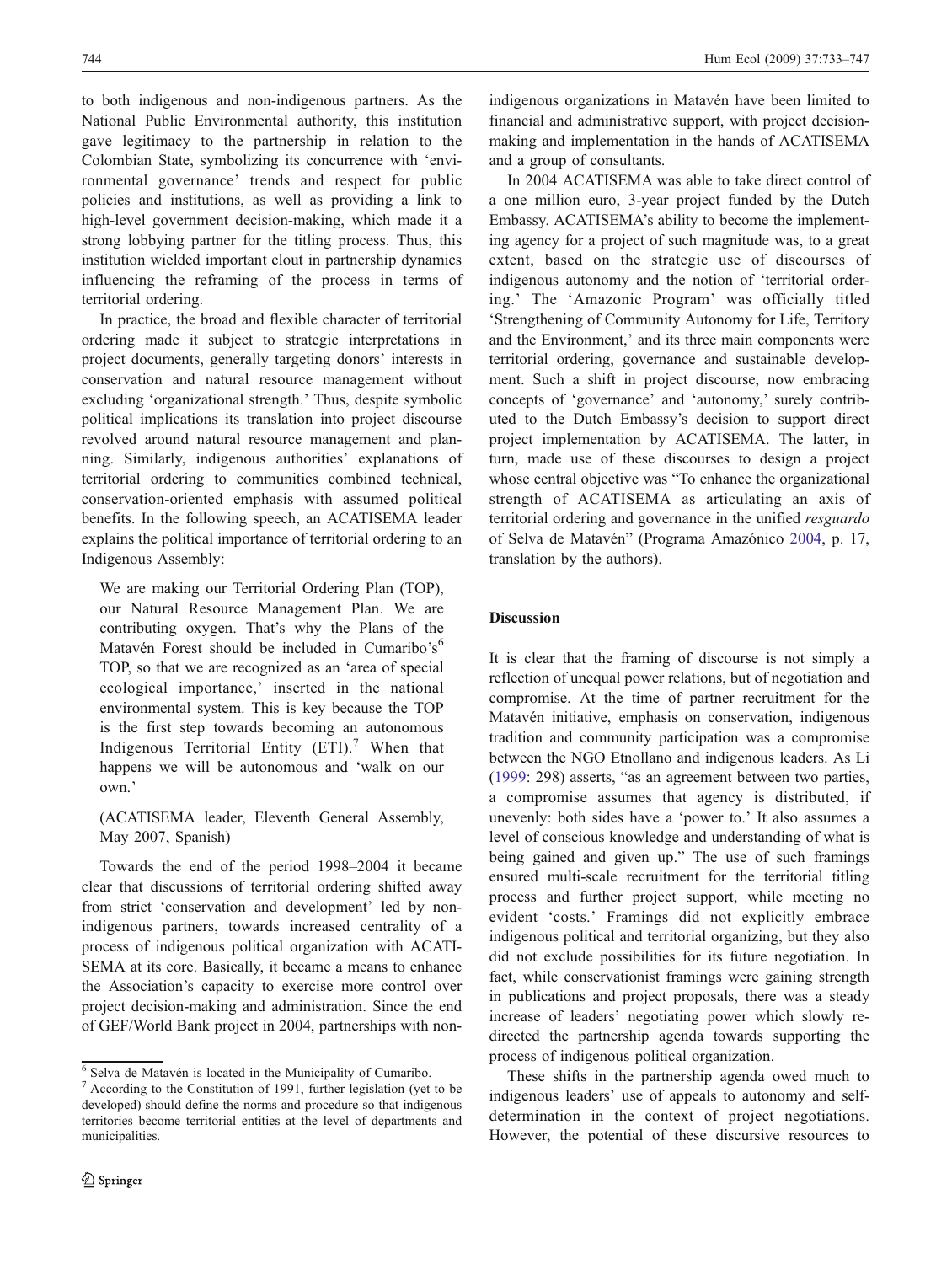effectively translate into partnership shifts—both in discourse and in practice—could hardly have been met had there not been conditions 'on the ground' that favored shifts in power relations. The fact that leaders were the focus of the PNDA/Plante project and were in charge of project administration, strategic interventions of the indigenous organizations ONIC and OPIAC in project negotiations, and the very real possibilities of becoming an Association of Traditional Indigenous Authorities (AATI), generated a favorable environment for a reinterpretation of 'selfgovernment' which implied greater decision-making power for indigenous leaders and the recognition of an ongoing indigenous political process.

In general, repositioning of actors in decision-making arenas and non-formal reorientation of project activities preceded shifts in official project framings. As the GEF/ World Bank project illustrates, shifts in official project discourse occurred gradually and in ways that did not threaten the interests of the different parties—donors, intermediary NGOs and the indigenous Association. The process of readjusting the GEF/World Bank project 'along the way' was one of continuous compromise-seeking: Etnollano had to respond to the pressure of the local indigenous association ACATISEMA to redirect project funds to its own 'organizational strength.' In order to do so, justifications had to be made in official project documents as well as in the NGO's own explanatory narratives, which carefully avoided giving up 'conservation,' 'communitybased development' and 'tradition' as framings that guaranteed donor support.

Official discourses gave coherence to projects and partnership arrangements, and ensured partner and donor support. As such, they were a fundamental part of the partnership's 'structure.' However, as McDaniel [\(2002](#page-15-0): 371) asserts, structures in development interventions are "challenged and often transcended by NGOs and grassroots indigenous organizations in confronting donor agendas, project budgets (…) and transforming internal political organization." In the case of Matavén, formal discourses became relevant in partnership practice only inasmuch as they could be used by actors in the pursuit of particular aims. In most cases, they were simply 'transcended' and did not constitute constraints, which explains the 'peaceful' coexistence of different definitions and interpretations of the Matavén process, as well as the continued endorsement of 'conservation' by ACATISEMA. The latter had few costs to the Association besides having to justify the implementation of community-based conservation initiatives to local constituencies.

Although official partnership discourses left broad space for maneuvering in the field, their effectiveness in ensuring donor support and publicly positioning Matavén as a successful multi-actor initiative for conservation in indigenous territories, required some degree of coherence between discourse and practice. As discussed above, partners had to adjust project framings to ensure conceptual coherence with ongoing shifts towards greater focus on supporting ACA-TISEMA while guaranteeing their continued match with global donor interests. Further, they had to provide explanatory narratives to realities in the field, while also allowing space for maneuver and multiple interpretations. 'Territorial ordering' met all these conditions. While its adoption was partly a consequence of the National Parks Unit's influence as the sole representative of the National government, the concept did not perpetuate a static power (im)balance, but instead provided an arena for a wide variety of interests and actions to be negotiated in practice. As such, the territorial ordering concept reflected the amalgamation of various discourses employed within the Matavén partnership, combining global conservation and sustainable development discourses with indigenous claims for territorial autonomy and self-governance.

#### Conclusion

This analysis of the Matavén initiatives in the Colombian Amazon reveals that partnership discourses reflect both power relations and compromises. Their development, interpretation and successful mobilization occur within the micro-politics of multi-sector partnerships, constituting a dynamic process. Under shifting power balances, actors in the partnership may strategically incorporate or transcend elements of global discourses at particular moments for a variety of purposes. In the Matavén initiative this discursive process occurred in three phases. The first NGO-initiated phase (1998–1999), which focused on partner recruitment, strategically combined indigenous discourses on territoriality with global discourses on indigenous ecological knowledge and practices, community participation and biodiversity conservation. Without abandoning the latter framings, the second phase (2000–2002) witnessed a greater emphasis on indigenous organization—both political and territorial—with increasing bargaining power for local (ACATISEMA), regional (OPIAC) and national (ONIC) indigenous organizations. This phase resulted in discursive shifts towards a more political interpretation of 'self-government' and a greater emphasis on 'organizational strength' as reflected in the PNDA/Plante and GEF/World Bank projects that were initiated in 2000 and 2001, respectively. In the third phase (late 2002–2004) the various discourses amalgamated in the 'territorial ordering' concept, which incorporates notions of cultural strengthening, self-government, territorial protection, sustainable development, natural resource management and administrative articulation with local and regional governments.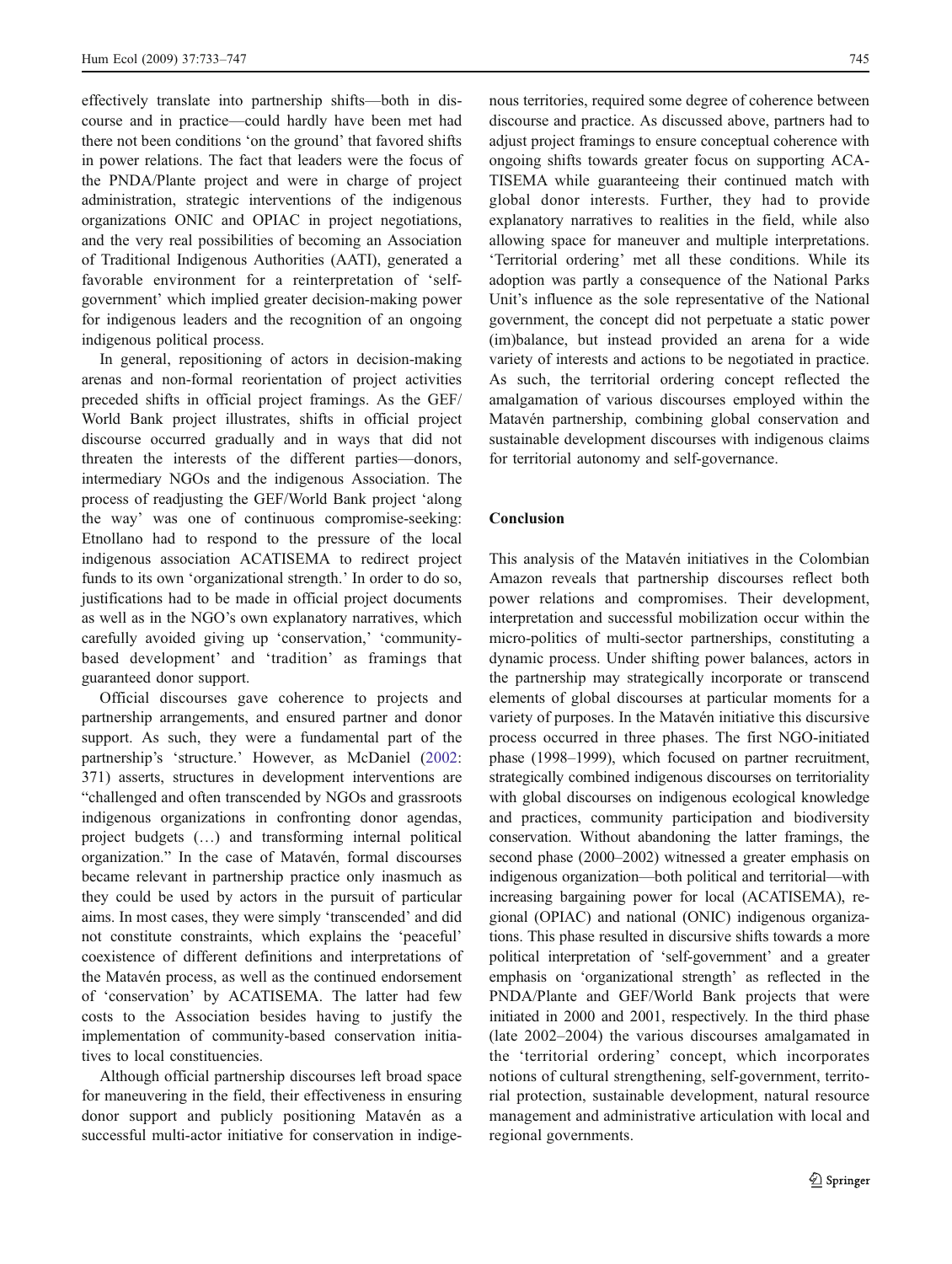<span id="page-14-0"></span>The flexible use of the various framings shows that discourses, far from being hegemonic and excluding politics, are consciously used to remake politics, including new political entities. As such, they constitute resources in the pursuit of individual actors' interests and a middle ground between structure and agency in forest partnerships. While they are part of the structure of international 'conservation and development,' their translation into practice occurs in an arena of negotiation among partnership actors with diverse interests and is therefore challenged and contested. Discourses thus allow actors to exert agency and adjust structures in their favor. As the Matavén case has shown, this is possible without posing threats to the participation of other partnership actors or constituting constraints for potential shifts in implementation. Effective outcomes were largely dependent on the context in which discourses were used, the meaning(s) attached to particular concepts, and the objectives being sought.

Beyond global 'conservation' vs. local 'indigenous selfdetermination,' discourses represent compromises in which agency is redistributed among actors. As the Matavén partnership process has shown, this results in discursive shifts through which power balances are contested and local benefits and political claims can be negotiated without jeopardizing the continuity of the partnership. The underlying framing process thus turns a multi-sector partnership into a dynamic discursive battlefield in which actors strategically employ and combine discourses to negotiate objectives and actions.

Acknowledgements The authors wish to thank two anonymous referees for constructive comments to an earlier draft of this paper.

Open Access This article is distributed under the terms of the Creative Commons Attribution Noncommercial License which permits any noncommercial use, distribution, and reproduction in any medium, provided the original author(s) and source are credited.

#### **References**

- Adger, W. N., Benjaminsen, T. A., Brown, K., and Svarstad, H. (2001). Advancing a Political Ecology of Global Environmental Discourses. Development and Change 32: 681–715.
- Andolina, R., Radcliff, S., and Laurie, N. (2005). Development and Culture: Transnational Identity Making in Bolivia. Political Geography 24: 678–702.
- Assies, W. (2000). Indigenous Peoples and Reform of the State in Latin America. In Assies, W., van de Haar, G., and Hoekema, A. H. (eds.), The Challenge of Diversity: Indigenous Peoples and Reform of the State in Latin America. Thela Thesis, Amsterdam, pp. 3–21.
- Bebbington, A., and Kothari, U. (2007). Network Ethnographies: Life, Livelihood and Institutions in Transnational Development Relationships. Paper presented at NGO Study Group Seminar 'Ethnography of NGOs: Understanding Organizational Processes',

Oxford, 28 April 2004, [http://www.intrac.org/docs/Bebbington\\_](http://www.intrac.org/docs/Bebbington_Kothari.pdf) [Kothari.pdf](http://www.intrac.org/docs/Bebbington_Kothari.pdf) (accessed August 18 2008).

- Borja, M. (1998). Estado, Sociedad y Ordenamiento Territorial en Colombia. CEREC-IEPRI, Universidad Nacional de Colombia, Bogotá.
- Brackelaire, V. (2005). Inventario de Iniciativas Socioambientales en la Amazonía del Noroeste. Brasil, Colombia, Venezuela (1994– 2005). Fundación GAIA Amazonas, Bogotá.
- Brook, M. M. (2005). Re-scaling the Commons: Miskitu Indians, Forest Commodities, and Transnational Development Networks. PhD thesis, University of Texas.
- Brosius, J. P. (1999). Analyses and Interventions: Anthropological Engagements with Environmentalism. Current Anthropology 40: 3277–309.
- Bryant, R. L. (2002). Non-governmental Organizations and Governmentality: 'Consuming' Biodiversity and Indigenous People in the Philippines. Political Studies 50: 2268–292.
- Bryant, R. L., and Bailey, S. (1997). Third World Political Ecology. Routledge, London.
- Chapin, M. (2004). A Challenge to Conservationists. World Watch Nov./Dec.: 17–31.
- Chernela, J. (2005). The Politics of Mediation: Local–Global Interactions in the Central Amazon of Brazil. American Anthropologist 107: 4620–31.
- Colchester, M. (1996). Beyond 'Participation': Indigenous Peoples, Biological Diversity Conservation and Protected Area Management. Unasylva/FAO 47(186).
- Colchester, M., Apte, T., Laforge, M., Mandondo, A., and Pathak, N. (2003). Bridging the Gap: Communities, Forests and International Networks. Synthesis Report of the Project 'Learning Lessons from International Community Forestry Networks', CIFOR Occasional Paper No. 41. Centre for International Forestry Research (CIFOR), Bogor.
- Conklin, B. (1997). Body Paints, Feathers and VCRs: Aesthetics and Authenticity in Amazonian activism. American Ethnologist 24: 41711–737.
- Dove, M. (2006). Indigenous People and Environmental Politics. Annual Review of Anthropology 35: 191–208.
- Dryzek, J. (2005). The Politics of the Earth. Environmental Discourses. Oxford University Press, Oxford.
- Echeverri, J. A. (2000). Reflexiones sobre el Concepto de Territorio y Ordenamiento Territorial Indígena. In Vieco, J., Franky, C., and Echeverri, J. A. (eds.), Territorialidad Índígena y Ordenamiento en la Amazonía. Universidad Nacional de Colombia—COAMA, Bogotá, pp. 173–182.
- Escobar, A. (1998). Whose Knowledge, Whose Nature? Biodiversity, Conservation and the Political Ecology of Social Movements. Journal of Political Ecology 5: 153–82.
- Etnollano (2000). Conservación y Desarrollo Sostenible en la Selva de Matavén, Project draft. COL Matavén MSP, unpublished.
- Etnollano-GEF (2005). Matavén-GEF. Un Proyecto, un Proceso, una Vivencia, Final Report 2001–2004. Etnollano-GEF-World Bank. <http://www.etnollano.org> (accessed 18 August 2008).
- Fairhead, J., and Leach, M. (2003). Science, Society and Power: Environmental Knowledge and Policy in West Africa and the Caribbean. Cambridge University Press, Cambridge.
- Finley-Brook, M. M. (2007). Impacts of Multi-Scale Partnerships on Miskitu Forest Governance in Nicaragua. In Ros-Tonen, M. A. F. (ed.), Partnerships in Sustainable Forest Resource Management: Learning from Latin America. CEDLA Latin America Studies 94. Brill, Leiden, pp. 207–227.
- Fisher, L., Russell, V., and Ericson, J. (2005). Coalition Building for Conservation: Latin American Multi-Stakeholder Partnerships. In The Nature Conservation Agency, Protected Areas Conservation Coalitions: A Guide for Evaluation and Strengthening, Resources for Success Series 5. Arlington, Virginia: The Nature Conservation Agency, Arlington, pp. 11–23.